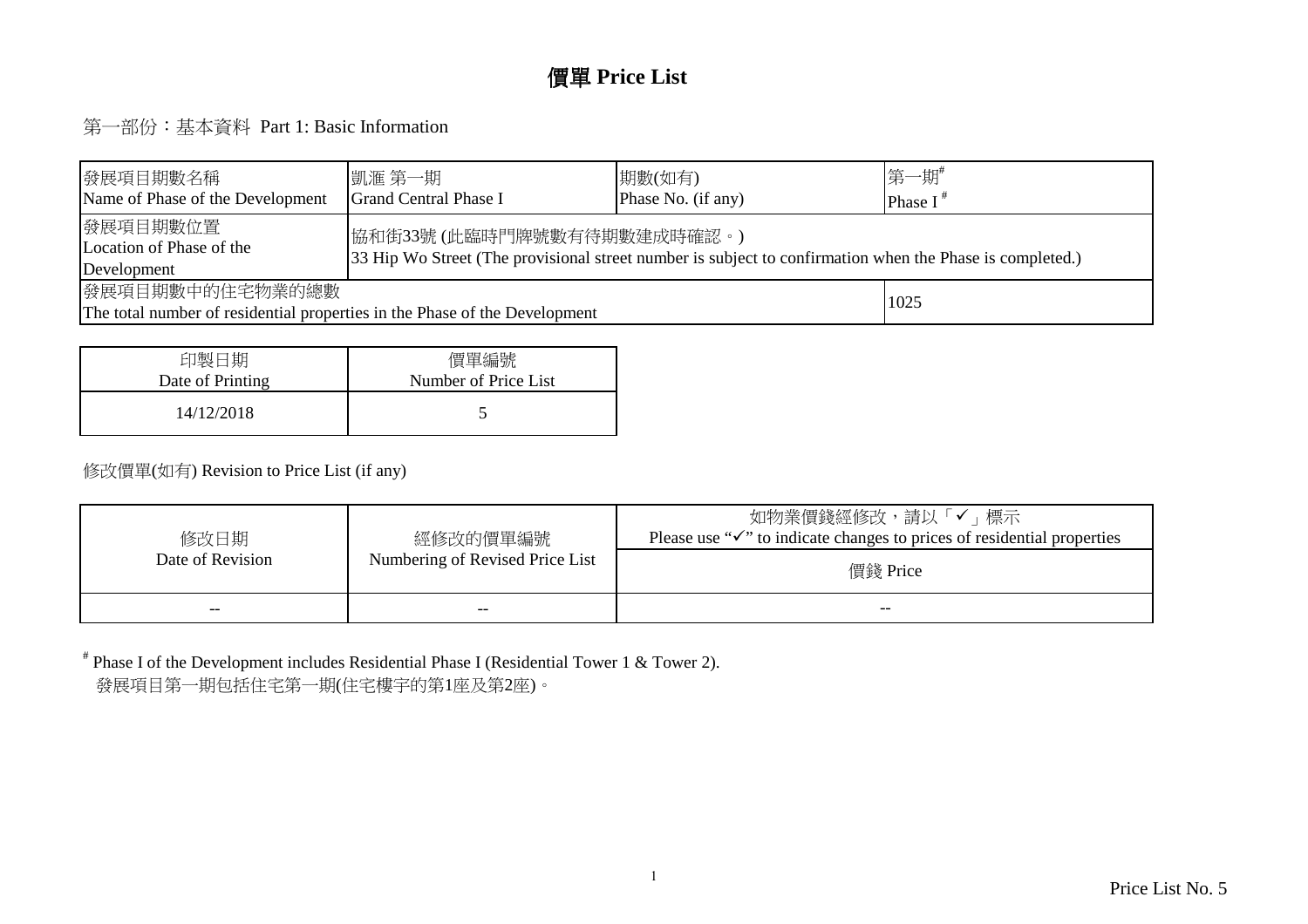|                          | 物業的描述                               |                | 實用面積                                                       | 售價           | 實用面積                                 |                      |                |          | 其他指明項目的面積(不計算入實用面積)                                               |                     |                          |      |                          |                          |                          |
|--------------------------|-------------------------------------|----------------|------------------------------------------------------------|--------------|--------------------------------------|----------------------|----------------|----------|-------------------------------------------------------------------|---------------------|--------------------------|------|--------------------------|--------------------------|--------------------------|
|                          | Description of Residential Property |                | (包括露台,工作平台及陽台(如有))<br>平方米(平方呎)                             | (元)<br>Price | 每平方米/呎售價<br>元,每平方米                   |                      |                |          | Area of other specified items (Not included in the Saleable Area) | 平方米(平方呎)            |                          |      |                          |                          |                          |
|                          |                                     |                | Saleable Area                                              | $($ \$)      | (元,每平方呎)                             |                      |                |          |                                                                   | sq. metre (sq. ft.) |                          |      |                          |                          |                          |
| 大廈名稱                     | 樓層                                  | 單位             | (including balcony, utility platform                       |              | Unit Rate of<br>Saleable Area        | 空調機房                 | 窗台             | 閣樓       | 平台                                                                | 花園                  | 停車位                      | 天台   | 梯屋                       | 前庭                       | 庭院                       |
| <b>Block Name</b>        | Floor                               | Unit           | and verandah, if any)<br>sq. metre (sq. ft.)               |              | \$ per sq. metre<br>$$$ per sq. ft.) | Air-<br>conditioning | Bay<br>window  | Cockloft | Flat roof                                                         | Garden              | Parking<br>Space         | Roof | Stairhood                | Terrace                  | Yard                     |
|                          |                                     |                |                                                            |              |                                      | plant room           |                |          |                                                                   |                     |                          |      |                          |                          |                          |
|                          |                                     |                | 101.433 (1092)                                             |              |                                      |                      |                |          |                                                                   |                     | $\overline{a}$           |      | $\overline{\phantom{a}}$ | $\overline{\phantom{a}}$ |                          |
|                          | 28                                  | $A^*$          | 露台 Balcony: 3.638 (39)                                     | 26,382,000   | 260,093<br>(24, 159)                 |                      |                |          |                                                                   |                     |                          |      |                          |                          |                          |
|                          |                                     |                | 工作平台 Utility Platform:1.500 (16)                           |              |                                      |                      |                |          |                                                                   |                     |                          |      |                          |                          |                          |
|                          | 29                                  | $A^*$          | 101.433 (1092)                                             |              | 260,093                              |                      |                |          | ÷                                                                 | ÷                   | $\overline{\phantom{a}}$ |      | $\overline{\phantom{a}}$ | $\sim$                   |                          |
| $\overline{\phantom{a}}$ |                                     |                | 露台 Balcony: 3.638 (39)<br>工作平台 Utility Platform:1.500 (16) | 26,382,000   | (24, 159)                            |                      |                |          |                                                                   |                     |                          |      |                          |                          |                          |
|                          |                                     |                |                                                            |              |                                      |                      |                |          |                                                                   |                     |                          |      |                          |                          |                          |
| $\overline{\phantom{a}}$ | 30                                  | $A^*$          | 101.433 (1092)<br>露台 Balcony: 3.638 (39)                   |              | 261,394                              |                      | L.             |          |                                                                   | L,                  | $\overline{a}$           |      | $\overline{\phantom{a}}$ | $\sim$                   | $\overline{a}$           |
|                          |                                     |                | 工作平台 Utility Platform:1.500 (16)                           | 26,514,000   | (24, 280)                            |                      |                |          |                                                                   |                     |                          |      |                          |                          |                          |
|                          |                                     |                | 101.433 (1092)                                             |              |                                      |                      |                |          |                                                                   | L,                  | $\overline{a}$           |      | $\overline{\phantom{a}}$ | $\overline{\phantom{a}}$ | $- -$                    |
| -1                       | 31                                  | $\mathbf{A}^*$ | 露台 Balcony: 3.638 (39)                                     | 26,646,000   | 262,696<br>(24, 401)                 |                      |                |          |                                                                   |                     |                          |      |                          |                          |                          |
|                          |                                     |                | 工作平台 Utility Platform:1.500 (16)                           |              |                                      |                      |                |          |                                                                   |                     |                          |      |                          |                          |                          |
| -1                       | 32                                  | $A^*$          | 101.433 (1092)                                             |              | 264,007                              |                      |                |          |                                                                   |                     | $\sim$                   |      | $\overline{\phantom{a}}$ | $\sim$                   | $\sim$                   |
|                          |                                     |                | 露台 Balcony: 3.638 (39)<br>工作平台 Utility Platform:1.500 (16) | 26,779,000   | (24, 523)                            |                      |                |          |                                                                   |                     |                          |      |                          |                          |                          |
|                          |                                     |                | 101.433 (1092)                                             |              |                                      |                      |                |          |                                                                   |                     |                          |      |                          |                          |                          |
| -1                       | 33                                  | $A^*$          | 露台 Balcony: 3.638 (39)                                     | 26,914,000   | 265.338                              |                      | $\overline{a}$ |          |                                                                   | ÷,                  | $\overline{\phantom{m}}$ |      | $\overline{\phantom{m}}$ | $\overline{\phantom{a}}$ | $- -$                    |
|                          |                                     |                | 工作平台 Utility Platform:1.500 (16)                           |              | (24, 647)                            |                      |                |          |                                                                   |                     |                          |      |                          |                          |                          |
|                          |                                     |                | 101.433 (1092)                                             |              |                                      |                      | ÷              |          |                                                                   | $\overline{a}$      | $\overline{a}$           |      | $\overline{a}$           | $\overline{\phantom{a}}$ | $- -$                    |
| $\mathbf{1}$             | 35                                  | $A^*$          | 露台 Balcony: 3.638 (39)                                     | 27,049,000   | 266,669<br>(24,770)                  |                      |                |          |                                                                   |                     |                          |      |                          |                          |                          |
|                          |                                     |                | 工作平台 Utility Platform:1.500 (16)                           |              |                                      |                      |                |          |                                                                   |                     |                          |      |                          |                          |                          |
| -1                       | 36                                  | $A^*$          | 101.433 (1092)<br>露台 Balcony: 3.638 (39)                   |              | 267,990                              |                      | L.             |          | L,                                                                | L,                  | $\overline{\phantom{a}}$ |      | $\overline{a}$           | $\sim$                   | $\overline{a}$           |
|                          |                                     |                | 工作平台 Utility Platform:1.500 (16)                           | 27,183,000   | (24, 893)                            |                      |                |          |                                                                   |                     |                          |      |                          |                          |                          |
|                          |                                     |                | 101.433 (1092)                                             |              |                                      |                      |                |          |                                                                   |                     |                          |      |                          |                          |                          |
| $\mathbf{1}$             | 37                                  | $A^*$          | 露台 Balcony: 3.638 (39)                                     | 27,319,000   | 269,330                              |                      | $\overline{a}$ |          |                                                                   |                     | $\overline{\phantom{m}}$ |      | $\overline{\phantom{a}}$ | $\sim$                   | $- -$                    |
|                          |                                     |                | 工作平台 Utility Platform:1.500 (16)                           |              | (25,017)                             |                      |                |          |                                                                   |                     |                          |      |                          |                          |                          |
|                          |                                     |                | 101.433 (1092)                                             |              |                                      |                      |                |          |                                                                   |                     | $\overline{\phantom{a}}$ |      | $\overline{\phantom{m}}$ | $\overline{a}$           | $\overline{\phantom{a}}$ |
| 1                        | 38                                  | $A^*$          | 露台 Balcony: 3.638 (39)<br>工作平台 Utility Platform:1.500 (16) | 27,592,000   | 272,022<br>(25, 267)                 |                      |                |          |                                                                   |                     |                          |      |                          |                          |                          |
|                          |                                     |                |                                                            |              |                                      |                      |                |          |                                                                   |                     |                          |      |                          |                          |                          |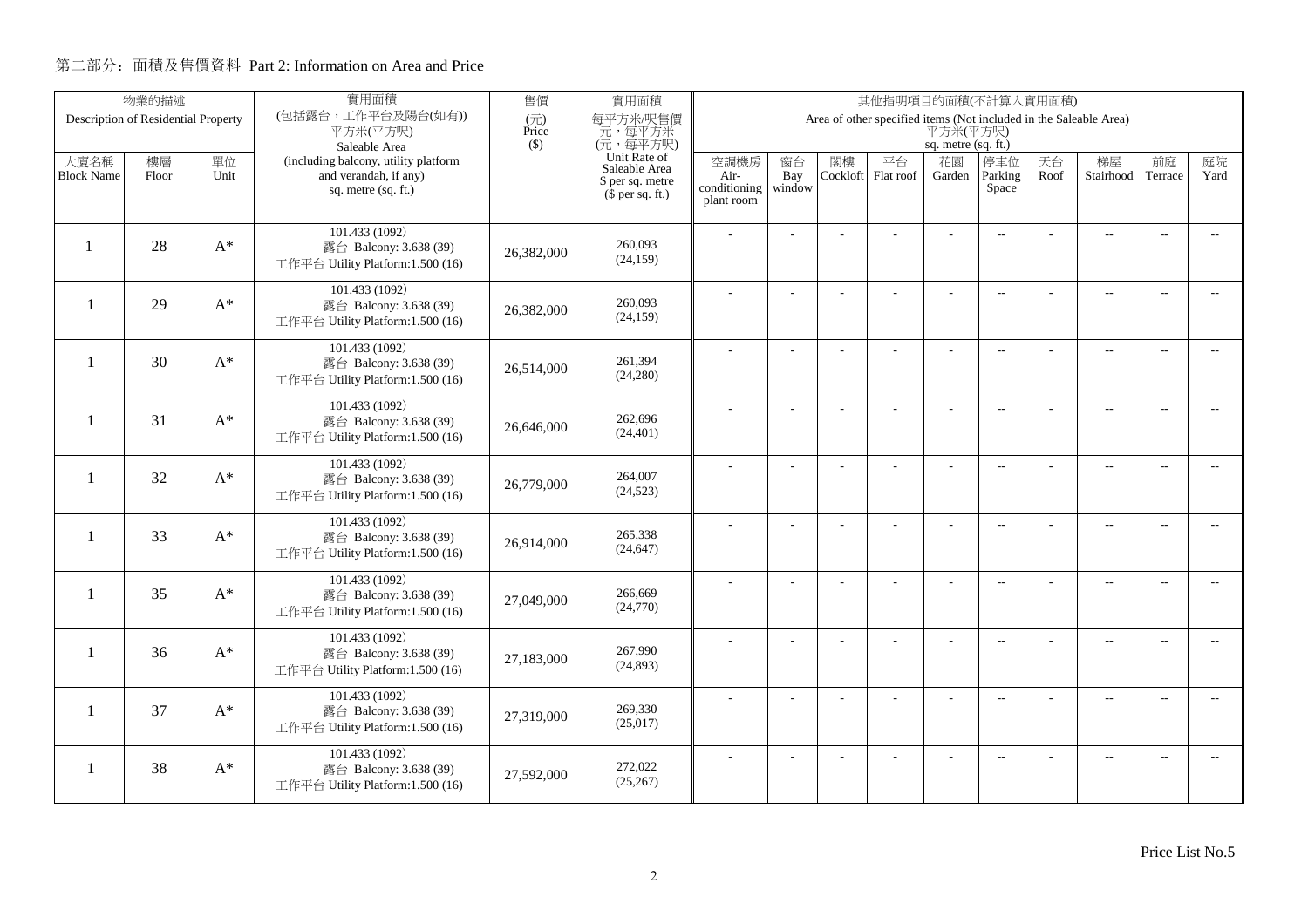|                          | 物業的描述                               |                           | 實用面積                                                       | 售價                                | 實用面積                          |                      |                |          | 其他指明項目的面積(不計算入實用面積)                                               |                     |                          |      |                          |                          |                          |
|--------------------------|-------------------------------------|---------------------------|------------------------------------------------------------|-----------------------------------|-------------------------------|----------------------|----------------|----------|-------------------------------------------------------------------|---------------------|--------------------------|------|--------------------------|--------------------------|--------------------------|
|                          | Description of Residential Property |                           | (包括露台,工作平台及陽台(如有))<br>平方米(平方呎)                             | $(\overrightarrow{\pi})$<br>Price | 每平方米/呎售價<br>元,每平方米            |                      |                |          | Area of other specified items (Not included in the Saleable Area) | 平方米(平方呎)            |                          |      |                          |                          |                          |
|                          |                                     |                           | Saleable Area                                              | $($ \$)                           | (元,每平方呎)                      |                      |                |          |                                                                   | sq. metre (sq. ft.) |                          |      |                          |                          |                          |
| 大廈名稱                     | 樓層                                  | 單位                        | (including balcony, utility platform                       |                                   | Unit Rate of<br>Saleable Area | 空調機房                 | 窗台             | 閣樓       | 平台                                                                | 花園                  | 停車位                      | 天台   | 梯屋                       | 前庭                       | 庭院                       |
| <b>Block Name</b>        | Floor                               | Unit                      | and verandah, if any)<br>sq. metre (sq. ft.)               |                                   | \$ per sq. metre              | Air-<br>conditioning | Bay<br>window  | Cockloft | Flat roof                                                         | Garden              | Parking<br>Space         | Roof | Stairhood                | Terrace                  | Yard                     |
|                          |                                     |                           |                                                            |                                   | $(\bar{\S}$ per sq. ft.)      | plant room           |                |          |                                                                   |                     |                          |      |                          |                          |                          |
|                          |                                     |                           | 76.952 (828)                                               |                                   |                               |                      |                |          |                                                                   |                     |                          |      |                          |                          |                          |
|                          | 41                                  | $G^*$                     | 露台 Balcony: 2.702 (29)                                     | 20,568,000                        | 267,284                       |                      |                |          |                                                                   |                     | $\overline{a}$           |      | $\overline{\phantom{a}}$ | $\sim$                   |                          |
|                          |                                     |                           | 工作平台 Utility Platform:1.500 (16)                           |                                   | (24, 841)                     |                      |                |          |                                                                   |                     |                          |      |                          |                          |                          |
|                          |                                     |                           | 76.952 (828)                                               |                                   |                               |                      |                |          |                                                                   |                     | $\overline{\phantom{a}}$ |      | $\overline{\phantom{a}}$ | $\sim$                   |                          |
| $\overline{\phantom{a}}$ | 42                                  | $G^*$                     | 露台 Balcony: 2.702 (29)                                     | 20,773,000                        | 269.947                       |                      |                |          |                                                                   |                     |                          |      |                          |                          |                          |
|                          |                                     |                           | 工作平台 Utility Platform:1.500 (16)                           |                                   | (25,088)                      |                      |                |          |                                                                   |                     |                          |      |                          |                          |                          |
|                          |                                     |                           | 76.952 (828)                                               |                                   |                               |                      | $\overline{a}$ |          | L.                                                                | ÷                   | $\overline{\phantom{a}}$ |      | $\overline{a}$           | $\overline{\phantom{a}}$ | $-$                      |
| $\mathbf{1}$             | 43                                  | $G^*$                     | 露台 Balcony: 2.702 (29)<br>工作平台 Utility Platform:1.500 (16) | 20,856,000                        | 271,026<br>(25, 188)          |                      |                |          |                                                                   |                     |                          |      |                          |                          |                          |
|                          |                                     |                           |                                                            |                                   |                               |                      |                |          |                                                                   |                     |                          |      |                          |                          |                          |
| -1                       | 39                                  | H                         | 70.432 (758)<br>露台 Balcony: 2.470 (27)                     |                                   | 258,490                       |                      |                |          |                                                                   | L,                  | $\overline{a}$           |      | $\overline{\phantom{a}}$ | $\overline{\phantom{a}}$ | $- -$                    |
|                          |                                     |                           | 工作平台 Utility Platform:1.500 (16)                           | 18,206,000                        | (24, 018)                     |                      |                |          |                                                                   |                     |                          |      |                          |                          |                          |
|                          |                                     |                           | 70.432 (758)                                               |                                   |                               |                      |                |          |                                                                   |                     |                          |      |                          |                          |                          |
| -1                       | 40                                  | H                         | 露台 Balcony: 2.470 (27)                                     |                                   | 259,499                       |                      |                |          |                                                                   | ÷.                  | $\overline{\phantom{a}}$ |      | $\overline{a}$           | $\overline{\phantom{a}}$ | $\overline{\phantom{a}}$ |
|                          |                                     |                           | 工作平台 Utility Platform:1.500 (16)                           | 18,277,000                        | (24, 112)                     |                      |                |          |                                                                   |                     |                          |      |                          |                          |                          |
|                          |                                     |                           | 70.432 (758)                                               |                                   |                               |                      | $\overline{a}$ |          |                                                                   | ÷,                  | $\overline{\phantom{a}}$ |      | $\overline{a}$           | $\sim$                   | $- -$                    |
| $\mathbf{1}$             | 41                                  | H                         | 露台 Balcony: 2.470 (27)                                     | 18,461,000                        | 262,111                       |                      |                |          |                                                                   |                     |                          |      |                          |                          |                          |
|                          |                                     |                           | 工作平台 Utility Platform:1.500 (16)                           |                                   | (24, 355)                     |                      |                |          |                                                                   |                     |                          |      |                          |                          |                          |
|                          |                                     |                           | 70.432 (758)                                               |                                   |                               |                      | L.             |          |                                                                   | L,                  | $\overline{\phantom{a}}$ |      | $\overline{a}$           | $\overline{a}$           | $\overline{a}$           |
| $\mathbf{1}$             | 42                                  | H                         | 露台 Balcony: 2.470 (27)                                     | 18,535,000                        | 263,162<br>(24, 453)          |                      |                |          |                                                                   |                     |                          |      |                          |                          |                          |
|                          |                                     |                           | 工作平台 Utility Platform:1.500 (16)                           |                                   |                               |                      |                |          |                                                                   |                     |                          |      |                          |                          |                          |
| -1                       | 43                                  | H                         | 70.432 (758)                                               |                                   | 264,198                       |                      | $\overline{a}$ |          | ÷,                                                                | ÷,                  | $\overline{\phantom{a}}$ |      | $\overline{\phantom{a}}$ | $\sim$                   | $- -$                    |
|                          |                                     |                           | 露台 Balcony: 2.470 (27)<br>工作平台 Utility Platform:1.500 (16) | 18,608,000                        | (24, 549)                     |                      |                |          |                                                                   |                     |                          |      |                          |                          |                          |
|                          |                                     |                           |                                                            |                                   |                               |                      |                |          |                                                                   |                     |                          |      |                          |                          |                          |
| 1                        | 45                                  | $\boldsymbol{\mathrm{H}}$ | 70.432 (758)<br>露台 Balcony: 2.470 (27)                     |                                   | 265,277                       |                      | ÷              |          | ÷                                                                 | ÷                   | $\overline{a}$           |      | $\overline{a}$           | $\overline{\phantom{a}}$ | $\overline{\phantom{a}}$ |
|                          |                                     |                           | 工作平台 Utility Platform:1.500 (16)                           | 18,684,000                        | (24, 649)                     |                      |                |          |                                                                   |                     |                          |      |                          |                          |                          |
|                          |                                     |                           | 70.432 (758)                                               |                                   |                               |                      |                |          |                                                                   |                     | $\overline{\phantom{a}}$ |      | $\overline{\phantom{m}}$ | $\overline{a}$           | $\overline{a}$           |
| 1                        | 46                                  | $\, {\rm H}$              | 露台 Balcony: 2.470 (27)                                     | 18,758,000                        | 266,328                       |                      |                |          |                                                                   |                     |                          |      |                          |                          |                          |
|                          |                                     |                           | 工作平台 Utility Platform:1.500 (16)                           |                                   | (24,747)                      |                      |                |          |                                                                   |                     |                          |      |                          |                          |                          |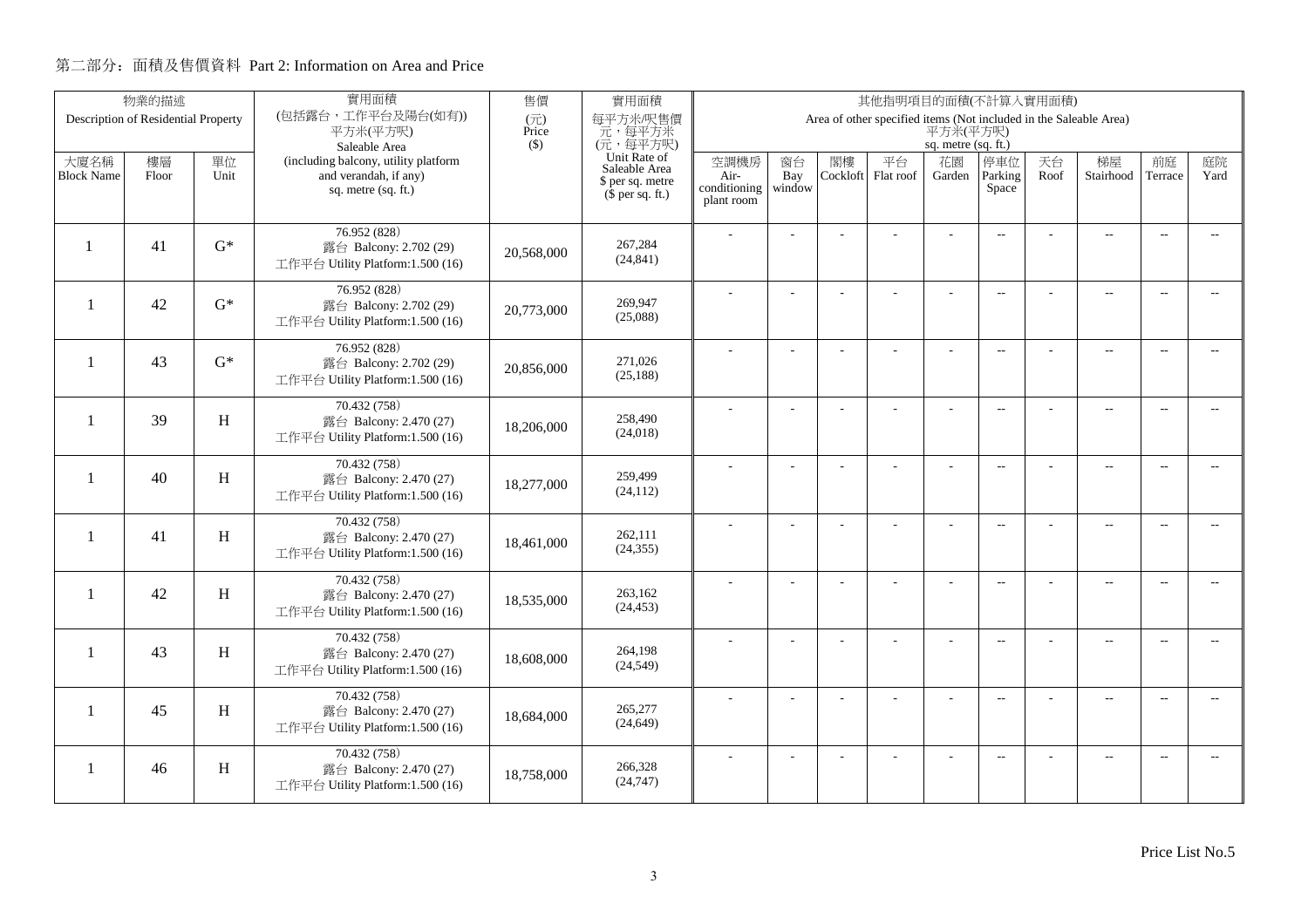|                          | 物業的描述                               |         | 實用面積                                                       | 售價           | 實用面積                                 |                      |                |          | 其他指明項目的面積(不計算入實用面積)                                               |                     |                          |      |                          |                          |                          |
|--------------------------|-------------------------------------|---------|------------------------------------------------------------|--------------|--------------------------------------|----------------------|----------------|----------|-------------------------------------------------------------------|---------------------|--------------------------|------|--------------------------|--------------------------|--------------------------|
|                          | Description of Residential Property |         | (包括露台,工作平台及陽台(如有))<br>平方米(平方呎)                             | (元)<br>Price | 每平方米/呎售價<br>元,每平方米                   |                      |                |          | Area of other specified items (Not included in the Saleable Area) | 平方米(平方呎)            |                          |      |                          |                          |                          |
|                          |                                     |         | Saleable Area                                              | $($ \$)      | (元,每平方呎)                             |                      |                |          |                                                                   | sq. metre (sq. ft.) |                          |      |                          |                          |                          |
| 大廈名稱                     | 樓層                                  | 單位      | (including balcony, utility platform                       |              | Unit Rate of<br>Saleable Area        | 空調機房                 | 窗台             | 閣樓       | 平台                                                                | 花園                  | 停車位                      | 天台   | 梯屋                       | 前庭                       | 庭院<br>Yard               |
| <b>Block Name</b>        | Floor                               | Unit    | and verandah, if any)<br>sq. metre (sq. ft.)               |              | \$ per sq. metre<br>$$$ per sq. ft.) | Air-<br>conditioning | Bay<br>window  | Cockloft | Flat roof                                                         | Garden              | Parking<br>Space         | Roof | Stairhood                | Terrace                  |                          |
|                          |                                     |         |                                                            |              |                                      | plant room           |                |          |                                                                   |                     |                          |      |                          |                          |                          |
|                          |                                     |         | 70.432 (758)                                               |              |                                      |                      |                |          |                                                                   |                     | $\overline{a}$           |      | $\overline{a}$           | $\overline{\phantom{a}}$ |                          |
| $\mathbf{1}$             | 47                                  | H       | 露台 Balcony: 2.470 (27)                                     | 18,833,000   | 267,393<br>(24, 846)                 |                      |                |          |                                                                   |                     |                          |      |                          |                          |                          |
|                          |                                     |         | 工作平台 Utility Platform:1.500 (16)                           |              |                                      |                      |                |          |                                                                   |                     |                          |      |                          |                          |                          |
| $\overline{\phantom{0}}$ | 48                                  | H       | 70.432 (758)<br>露台 Balcony: 2.470 (27)                     |              | 269,522                              |                      |                |          | ÷                                                                 | ÷                   | $\overline{a}$           |      | $\overline{a}$           | $\sim$                   |                          |
|                          |                                     |         | 工作平台 Utility Platform:1.500 (16)                           | 18,983,000   | (25,044)                             |                      |                |          |                                                                   |                     |                          |      |                          |                          |                          |
|                          |                                     |         | 70.432 (758)                                               |              |                                      |                      |                |          |                                                                   |                     |                          |      |                          |                          |                          |
| $\overline{\phantom{0}}$ | 49                                  | H       | 露台 Balcony: 2.470 (27)                                     | 18,983,000   | 269,522                              |                      | L.             |          |                                                                   | L,                  | $\overline{a}$           |      | $\overline{\phantom{a}}$ | $\sim$                   | $\overline{a}$           |
|                          |                                     |         | 工作平台 Utility Platform:1.500 (16)                           |              | (25,044)                             |                      |                |          |                                                                   |                     |                          |      |                          |                          |                          |
|                          |                                     |         | 54.180 (583)                                               |              |                                      |                      |                |          |                                                                   | ÷.                  | $\overline{a}$           |      | $\overline{\phantom{a}}$ | $\overline{\phantom{a}}$ | $- -$                    |
| -1                       | 47                                  | T       | 露台 Balcony: 2.022 (22)<br>工作平台 Utility Platform:1.500 (16) | 14,555,000   | 268,642<br>(24,966)                  |                      |                |          |                                                                   |                     |                          |      |                          |                          |                          |
|                          |                                     |         |                                                            |              |                                      |                      |                |          |                                                                   |                     |                          |      |                          |                          |                          |
| $\mathbf{1}$             | 48                                  | T       | 54.180 (583)<br>露台 Balcony: 2.022 (22)                     |              | 270,801                              |                      |                |          |                                                                   |                     | $\sim$                   |      | $\overline{\phantom{a}}$ | $\sim$                   | $\sim$                   |
|                          |                                     |         | 工作平台 Utility Platform:1.500 (16)                           | 14,672,000   | (25,166)                             |                      |                |          |                                                                   |                     |                          |      |                          |                          |                          |
|                          |                                     |         | 54.180 (583)                                               |              |                                      |                      | $\overline{a}$ |          |                                                                   | ÷,                  | $\overline{\phantom{m}}$ |      | $\overline{\phantom{m}}$ | $\overline{\phantom{a}}$ | $- -$                    |
| $\mathbf{1}$             | 49                                  | T       | 露台 Balcony: 2.022 (22)                                     | 14,672,000   | 270,801                              |                      |                |          |                                                                   |                     |                          |      |                          |                          |                          |
|                          |                                     |         | 工作平台 Utility Platform:1.500 (16)                           |              | (25,166)                             |                      |                |          |                                                                   |                     |                          |      |                          |                          |                          |
|                          |                                     |         | 53.339 (574)                                               |              |                                      |                      | ÷              |          |                                                                   | $\overline{a}$      | $\overline{a}$           |      | $\overline{a}$           | $\overline{\phantom{a}}$ | $- -$                    |
| $\mathbf{1}$             | 48                                  | $\bf K$ | 露台 Balcony: 2.000 (22)<br>工作平台 Utility Platform:1.500 (16) | 14,447,000   | 270,852<br>(25,169)                  |                      |                |          |                                                                   |                     |                          |      |                          |                          |                          |
|                          |                                     |         |                                                            |              |                                      |                      |                |          |                                                                   |                     |                          |      |                          |                          |                          |
| -1                       | 49                                  | K       | 53.339 (574)<br>露台 Balcony: 2.000 (22)                     |              | 270,852                              |                      | L.             |          | L,                                                                | L,                  | $\overline{\phantom{a}}$ |      | $\overline{\phantom{a}}$ | $\sim$                   | $\overline{a}$           |
|                          |                                     |         | 工作平台 Utility Platform:1.500 (16)                           | 14,447,000   | (25,169)                             |                      |                |          |                                                                   |                     |                          |      |                          |                          |                          |
|                          |                                     |         | 55.060 (593)                                               |              |                                      |                      |                |          | L,                                                                |                     | $\overline{\phantom{m}}$ |      | $\overline{\phantom{a}}$ | $\sim$                   | $- -$                    |
| $\mathbf{1}$             | $\overline{7}$                      | L       | 露台 Balcony: 2.018 (22)                                     | 13,111,000   | 238,122                              |                      |                |          |                                                                   |                     |                          |      |                          |                          |                          |
|                          |                                     |         | 工作平台 Utility Platform:1.500 (16)                           |              | (22,110)                             |                      |                |          |                                                                   |                     |                          |      |                          |                          |                          |
|                          |                                     |         | 55.060 (593)                                               |              | 240,029                              |                      |                |          |                                                                   |                     | $\overline{\phantom{a}}$ |      | $\overline{\phantom{m}}$ | $\overline{a}$           | $\overline{\phantom{a}}$ |
| -1                       | 8                                   | L       | 露台 Balcony: 2.018 (22)<br>工作平台 Utility Platform:1.500 (16) | 13.216.000   | (22, 287)                            |                      |                |          |                                                                   |                     |                          |      |                          |                          |                          |
|                          |                                     |         |                                                            |              |                                      |                      |                |          |                                                                   |                     |                          |      |                          |                          |                          |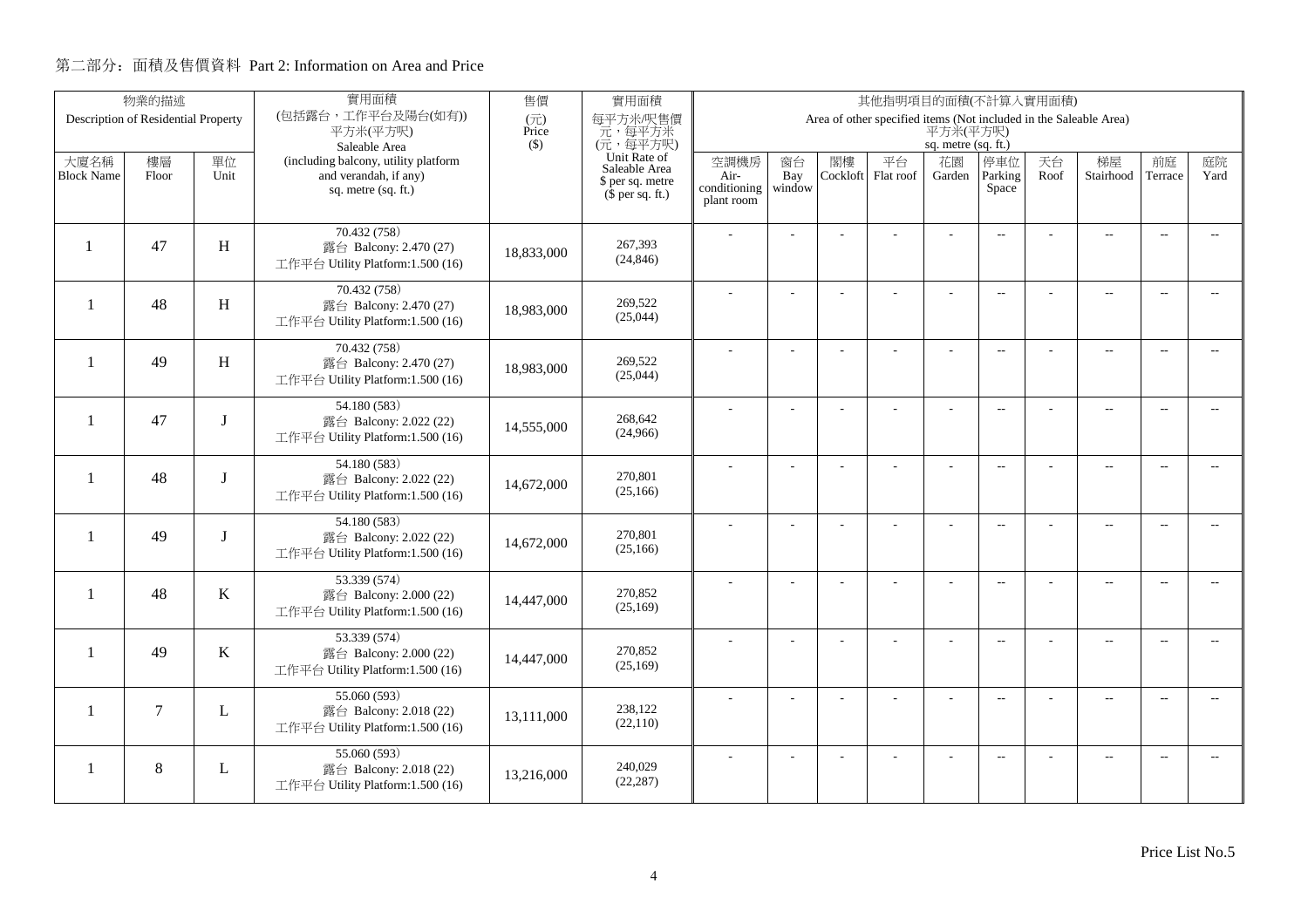|                   | 物業的描述                               |      | 實用面積                                                       | 售價           | 實用面積<br>其他指明項目的面積(不計算入實用面積)          |                      |                |          |                                                                   |                     |                          |      |                          |                          |                          |
|-------------------|-------------------------------------|------|------------------------------------------------------------|--------------|--------------------------------------|----------------------|----------------|----------|-------------------------------------------------------------------|---------------------|--------------------------|------|--------------------------|--------------------------|--------------------------|
|                   | Description of Residential Property |      | (包括露台,工作平台及陽台(如有))<br>平方米(平方呎)                             | (元)<br>Price | 每平方米/呎售價<br>元,每平方米                   |                      |                |          | Area of other specified items (Not included in the Saleable Area) | 平方米(平方呎)            |                          |      |                          |                          |                          |
|                   |                                     |      | Saleable Area                                              | $($ \$)      | (元,每平方呎)                             |                      |                |          |                                                                   | sq. metre (sq. ft.) |                          |      |                          |                          |                          |
| 大廈名稱              | 樓層                                  | 單位   | (including balcony, utility platform                       |              | Unit Rate of<br>Saleable Area        | 空調機房                 | 窗台             | 閣樓       | 平台                                                                | 花園                  | 停車位                      | 天台   | 梯屋                       | 前庭                       | 庭院                       |
| <b>Block Name</b> | Floor                               | Unit | and verandah, if any)<br>sq. metre (sq. ft.)               |              | \$ per sq. metre<br>$$$ per sq. ft.) | Air-<br>conditioning | Bay<br>window  | Cockloft | Flat roof                                                         | Garden              | Parking<br>Space         | Roof | Stairhood                | Terrace                  | Yard                     |
|                   |                                     |      |                                                            |              |                                      | plant room           |                |          |                                                                   |                     |                          |      |                          |                          |                          |
|                   |                                     |      | 55.060 (593)                                               |              |                                      |                      |                |          |                                                                   |                     | $\overline{a}$           |      | $\overline{a}$           | $\overline{\phantom{a}}$ |                          |
|                   | $\mathbf{Q}$                        | L    | 露台 Balcony: 2.018 (22)                                     | 13,216,000   | 240,029<br>(22, 287)                 |                      |                |          |                                                                   |                     |                          |      |                          |                          |                          |
|                   |                                     |      | 工作平台 Utility Platform:1.500 (16)                           |              |                                      |                      |                |          |                                                                   |                     |                          |      |                          |                          |                          |
| $\mathbf{1}$      | 10                                  | L    | 55.060 (593)                                               |              | 240,992                              |                      |                |          | ÷                                                                 | ÷                   | $\overline{a}$           |      | $\overline{a}$           | $\sim$                   |                          |
|                   |                                     |      | 露台 Balcony: 2.018 (22)<br>工作平台 Utility Platform:1.500 (16) | 13,269,000   | (22, 376)                            |                      |                |          |                                                                   |                     |                          |      |                          |                          |                          |
|                   |                                     |      | 55.060 (593)                                               |              |                                      |                      |                |          |                                                                   |                     |                          |      |                          |                          |                          |
| -1                | 11                                  | L    | 露台 Balcony: 2.018 (22)                                     | 13,323,000   | 241,972                              |                      | L.             |          |                                                                   | L,                  | $\overline{a}$           |      | $\overline{\phantom{a}}$ | $\sim$                   | $\overline{a}$           |
|                   |                                     |      | 工作平台 Utility Platform:1.500 (16)                           |              | (22, 467)                            |                      |                |          |                                                                   |                     |                          |      |                          |                          |                          |
|                   |                                     |      | 55.060 (593)                                               |              |                                      |                      |                |          |                                                                   | ÷.                  | $\overline{a}$           |      | $\overline{\phantom{a}}$ | $\overline{\phantom{a}}$ | $- -$                    |
| $\mathbf{1}$      | 12                                  | L    | 露台 Balcony: 2.018 (22)<br>工作平台 Utility Platform:1.500 (16) | 13,376,000   | 242,935<br>(22, 556)                 |                      |                |          |                                                                   |                     |                          |      |                          |                          |                          |
|                   |                                     |      |                                                            |              |                                      |                      |                |          |                                                                   |                     |                          |      |                          |                          |                          |
| $\mathbf{1}$      | 15                                  | L    | 55.060 (593)<br>露台 Balcony: 2.018 (22)                     |              | 243.916                              |                      |                |          |                                                                   |                     | $\sim$                   |      | $\overline{\phantom{a}}$ | $\sim$                   | $\sim$                   |
|                   |                                     |      | 工作平台 Utility Platform:1.500 (16)                           | 13,430,000   | (22, 648)                            |                      |                |          |                                                                   |                     |                          |      |                          |                          |                          |
|                   |                                     |      | 55.060(593)                                                |              |                                      |                      | $\overline{a}$ |          |                                                                   | ÷,                  | $\overline{\phantom{m}}$ |      | $\overline{\phantom{m}}$ | $\overline{\phantom{a}}$ | $- -$                    |
| $\mathbf{1}$      | 16                                  | L    | 露台 Balcony: 2.018 (22)                                     | 13,483,000   | 244,878                              |                      |                |          |                                                                   |                     |                          |      |                          |                          |                          |
|                   |                                     |      | 工作平台 Utility Platform:1.500 (16)                           |              | (22, 737)                            |                      |                |          |                                                                   |                     |                          |      |                          |                          |                          |
|                   |                                     |      | 55.060 (593)                                               |              |                                      |                      | ÷              |          |                                                                   | $\overline{a}$      | $\overline{a}$           |      | $\overline{a}$           | $\overline{\phantom{a}}$ | $- -$                    |
| $\mathbf{1}$      | 17                                  | L    | 露台 Balcony: 2.018 (22)<br>工作平台 Utility Platform:1.500 (16) | 13,537,000   | 245,859<br>(22, 828)                 |                      |                |          |                                                                   |                     |                          |      |                          |                          |                          |
|                   |                                     |      |                                                            |              |                                      |                      |                |          |                                                                   |                     |                          |      |                          |                          |                          |
| $\mathbf{1}$      | 18                                  | L    | 55.060(593)<br>露台 Balcony: 2.018 (22)                      | 13,645,000   | 247,821                              |                      | L.             |          | L,                                                                | L,                  | $\overline{\phantom{a}}$ |      | $\overline{\phantom{a}}$ | $\sim$                   | $\overline{a}$           |
|                   |                                     |      | 工作平台 Utility Platform:1.500 (16)                           |              | (23,010)                             |                      |                |          |                                                                   |                     |                          |      |                          |                          |                          |
|                   |                                     |      | 55.060 (593)                                               |              |                                      |                      | ÷              |          | L,                                                                |                     | $\overline{\phantom{m}}$ |      | $\overline{\phantom{a}}$ | $\sim$                   | $- -$                    |
| 1                 | 19                                  | L    | 露台 Balcony: 2.018 (22)                                     | 13,645,000   | 247,821<br>(23,010)                  |                      |                |          |                                                                   |                     |                          |      |                          |                          |                          |
|                   |                                     |      | 工作平台 Utility Platform:1.500 (16)                           |              |                                      |                      |                |          |                                                                   |                     |                          |      |                          |                          |                          |
| -1                | 20                                  |      | 55.060 (593)                                               |              | 248,819                              |                      |                |          |                                                                   |                     | $\overline{\phantom{a}}$ |      | $\overline{\phantom{m}}$ | $\overline{a}$           | $\overline{\phantom{a}}$ |
|                   |                                     | L    | 露台 Balcony: 2.018 (22)<br>工作平台 Utility Platform:1.500 (16) | 13,700,000   | (23, 103)                            |                      |                |          |                                                                   |                     |                          |      |                          |                          |                          |
|                   |                                     |      |                                                            |              |                                      |                      |                |          |                                                                   |                     |                          |      |                          |                          |                          |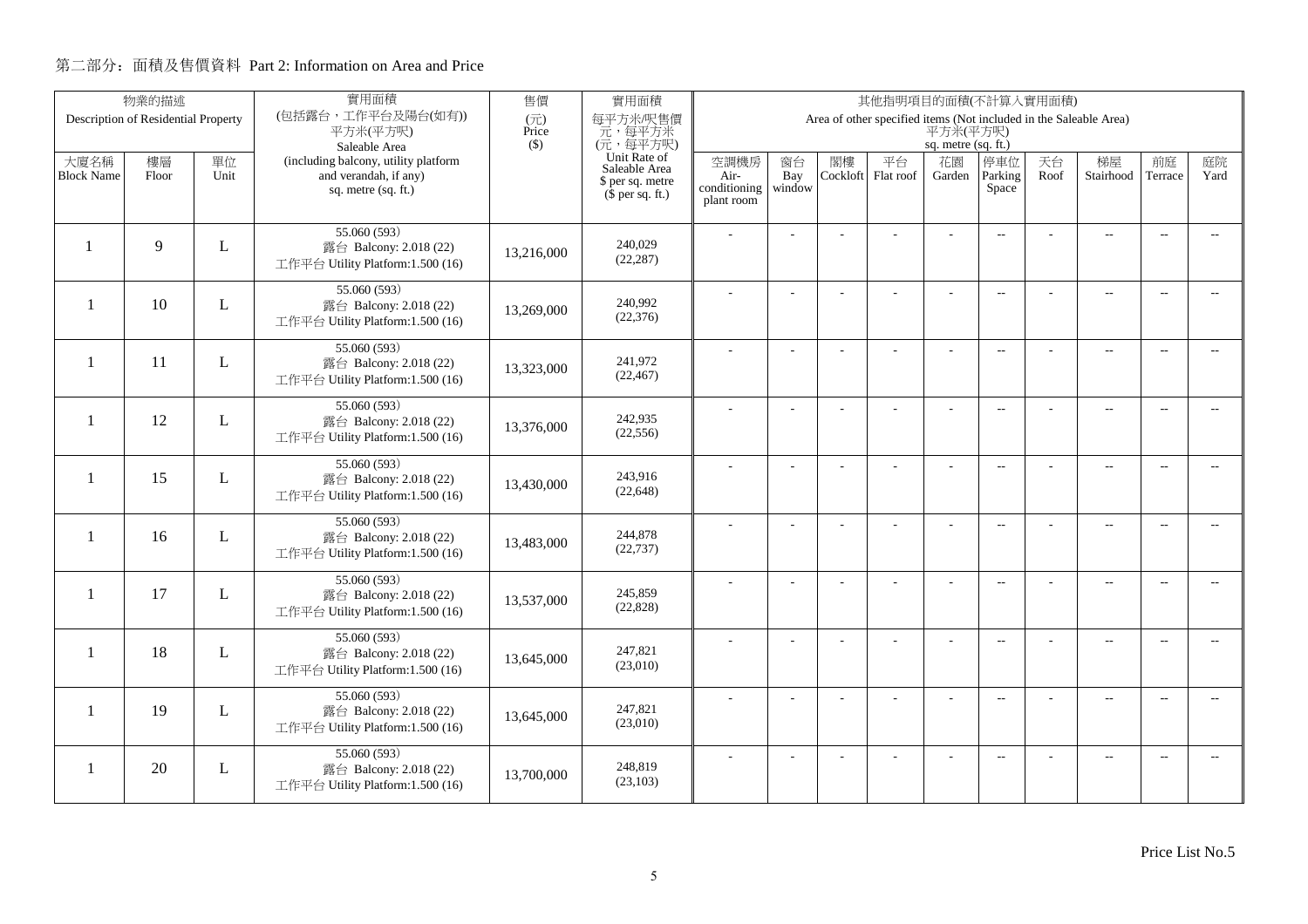|                          | 物業的描述                               |      | 實用面積                                                       | 售價           | 實用面積                          |                      |                |          | 其他指明項目的面積(不計算入實用面積)                                               |                     |                          |      |                          |                          |                |
|--------------------------|-------------------------------------|------|------------------------------------------------------------|--------------|-------------------------------|----------------------|----------------|----------|-------------------------------------------------------------------|---------------------|--------------------------|------|--------------------------|--------------------------|----------------|
|                          | Description of Residential Property |      | (包括露台,工作平台及陽台(如有))<br>平方米(平方呎)                             | (元)<br>Price | 每平方米/呎售價<br>元,每平方米            |                      |                |          | Area of other specified items (Not included in the Saleable Area) | 平方米(平方呎)            |                          |      |                          |                          |                |
|                          |                                     |      | Saleable Area                                              | $($ \$)      | (元,每平方呎)                      |                      |                |          |                                                                   | sq. metre (sq. ft.) |                          |      |                          |                          |                |
| 大廈名稱                     | 樓層                                  | 單位   | (including balcony, utility platform                       |              | Unit Rate of<br>Saleable Area | 空調機房                 | 窗台             | 閣樓       | 平台                                                                | 花園                  | 停車位                      | 天台   | 梯屋                       | 前庭                       | 庭院             |
| <b>Block Name</b>        | Floor                               | Unit | and verandah, if any)<br>sq. metre (sq. ft.)               |              | \$ per sq. metre              | Air-<br>conditioning | Bay<br>window  | Cockloft | Flat roof                                                         | Garden              | Parking<br>Space         | Roof | Stairhood                | Terrace                  | Yard           |
|                          |                                     |      |                                                            |              | $$$ per sq. ft.)              | plant room           |                |          |                                                                   |                     |                          |      |                          |                          |                |
|                          |                                     |      | 55.060 (593)                                               |              |                               |                      |                |          |                                                                   |                     | $\overline{a}$           |      | $\overline{a}$           | $\overline{\phantom{a}}$ |                |
| $\mathbf{1}$             | 21                                  | L    | 露台 Balcony: 2.018 (22)                                     | 13,919,000   | 252,797<br>(23, 472)          |                      |                |          |                                                                   |                     |                          |      |                          |                          |                |
|                          |                                     |      | 工作平台 Utility Platform:1.500 (16)                           |              |                               |                      |                |          |                                                                   |                     |                          |      |                          |                          |                |
|                          |                                     |      | 55.060 (593)                                               |              | 254,050                       |                      |                |          | ÷.                                                                | ÷                   | $\overline{a}$           |      | $\overline{a}$           | $\sim$                   |                |
| $\overline{\phantom{0}}$ | 22                                  | L    | 露台 Balcony: 2.018 (22)<br>工作平台 Utility Platform:1.500 (16) | 13,988,000   | (23,589)                      |                      |                |          |                                                                   |                     |                          |      |                          |                          |                |
|                          |                                     |      |                                                            |              |                               |                      |                |          |                                                                   |                     |                          |      |                          |                          |                |
| $\overline{\phantom{0}}$ | 23                                  | L    | 55.060 (593)<br>露台 Balcony: 2.018 (22)                     |              | 255,340                       |                      | L.             |          |                                                                   | L,                  | $\overline{a}$           |      | $\overline{\phantom{a}}$ | $\sim$                   | $\overline{a}$ |
|                          |                                     |      | 工作平台 Utility Platform:1.500 (16)                           | 14,059,000   | (23,708)                      |                      |                |          |                                                                   |                     |                          |      |                          |                          |                |
|                          |                                     |      | 55.060 (593)                                               |              |                               |                      |                |          |                                                                   | ÷.                  | $\overline{a}$           |      | $\overline{\phantom{a}}$ | $\overline{\phantom{a}}$ | $- -$          |
| -1                       | 25                                  | L    | 露台 Balcony: 2.018 (22)                                     | 14,129,000   | 256,611<br>(23,826)           |                      |                |          |                                                                   |                     |                          |      |                          |                          |                |
|                          |                                     |      | 工作平台 Utility Platform:1.500 (16)                           |              |                               |                      |                |          |                                                                   |                     |                          |      |                          |                          |                |
| $\mathbf{1}$             | 26                                  |      | 55.060 (593)                                               |              | 258,137                       |                      |                |          |                                                                   |                     | $\sim$                   |      | $\overline{\phantom{a}}$ | $\sim$                   | $\sim$         |
|                          |                                     | L    | 露台 Balcony: 2.018 (22)<br>工作平台 Utility Platform:1.500 (16) | 14,213,000   | (23,968)                      |                      |                |          |                                                                   |                     |                          |      |                          |                          |                |
|                          |                                     |      | 55.060(593)                                                |              |                               |                      |                |          |                                                                   |                     |                          |      |                          |                          |                |
| $\mathbf{1}$             | 28                                  | L    | 露台 Balcony: 2.018 (22)                                     | 14,470,000   | 262,804                       |                      | $\overline{a}$ |          |                                                                   | ÷,                  | $\overline{\phantom{m}}$ |      | $\overline{\phantom{m}}$ | $\overline{\phantom{a}}$ | $- -$          |
|                          |                                     |      | 工作平台 Utility Platform:1.500 (16)                           |              | (24, 401)                     |                      |                |          |                                                                   |                     |                          |      |                          |                          |                |
|                          |                                     |      | 54.962 (592)                                               |              |                               |                      | ÷              |          |                                                                   | $\overline{a}$      | $\overline{a}$           |      | $\overline{a}$           | $\overline{\phantom{a}}$ | $- -$          |
| $\mathbf{1}$             | 29                                  | L    | 露台 Balcony: 2.018 (22)                                     | 14,445,000   | 262,818<br>(24, 400)          |                      |                |          |                                                                   |                     |                          |      |                          |                          |                |
|                          |                                     |      | 工作平台 Utility Platform:1.500 (16)                           |              |                               |                      |                |          |                                                                   |                     |                          |      |                          |                          |                |
| -1                       | 30                                  | L    | 54.962 (592)<br>露台 Balcony: 2.018 (22)                     |              | 264,401                       |                      | L.             |          | L,                                                                | L,                  | $\overline{\phantom{a}}$ |      | $\overline{\phantom{a}}$ | $\sim$                   | $\overline{a}$ |
|                          |                                     |      | 工作平台 Utility Platform:1.500 (16)                           | 14,532,000   | (24, 547)                     |                      |                |          |                                                                   |                     |                          |      |                          |                          |                |
|                          |                                     |      | 54.962 (592)                                               |              |                               |                      |                |          |                                                                   |                     |                          |      |                          |                          |                |
| 1                        | 31                                  | L    | 露台 Balcony: 2.018 (22)                                     | 14,618,000   | 265,966                       |                      |                |          | L,                                                                |                     | $\overline{\phantom{m}}$ |      | $\overline{\phantom{a}}$ | $\sim$                   | $- -$          |
|                          |                                     |      | 工作平台 Utility Platform:1.500 (16)                           |              | (24, 693)                     |                      |                |          |                                                                   |                     |                          |      |                          |                          |                |
|                          |                                     |      | 54.962 (592)                                               |              |                               |                      |                |          |                                                                   |                     | $\overline{\phantom{a}}$ |      | $\overline{\phantom{m}}$ | $\overline{a}$           | $\overline{a}$ |
| 1                        | 32                                  | L    | 露台 Balcony: 2.018 (22)<br>工作平台 Utility Platform:1.500 (16) | 14,706,000   | 267,567<br>(24, 841)          |                      |                |          |                                                                   |                     |                          |      |                          |                          |                |
|                          |                                     |      |                                                            |              |                               |                      |                |          |                                                                   |                     |                          |      |                          |                          |                |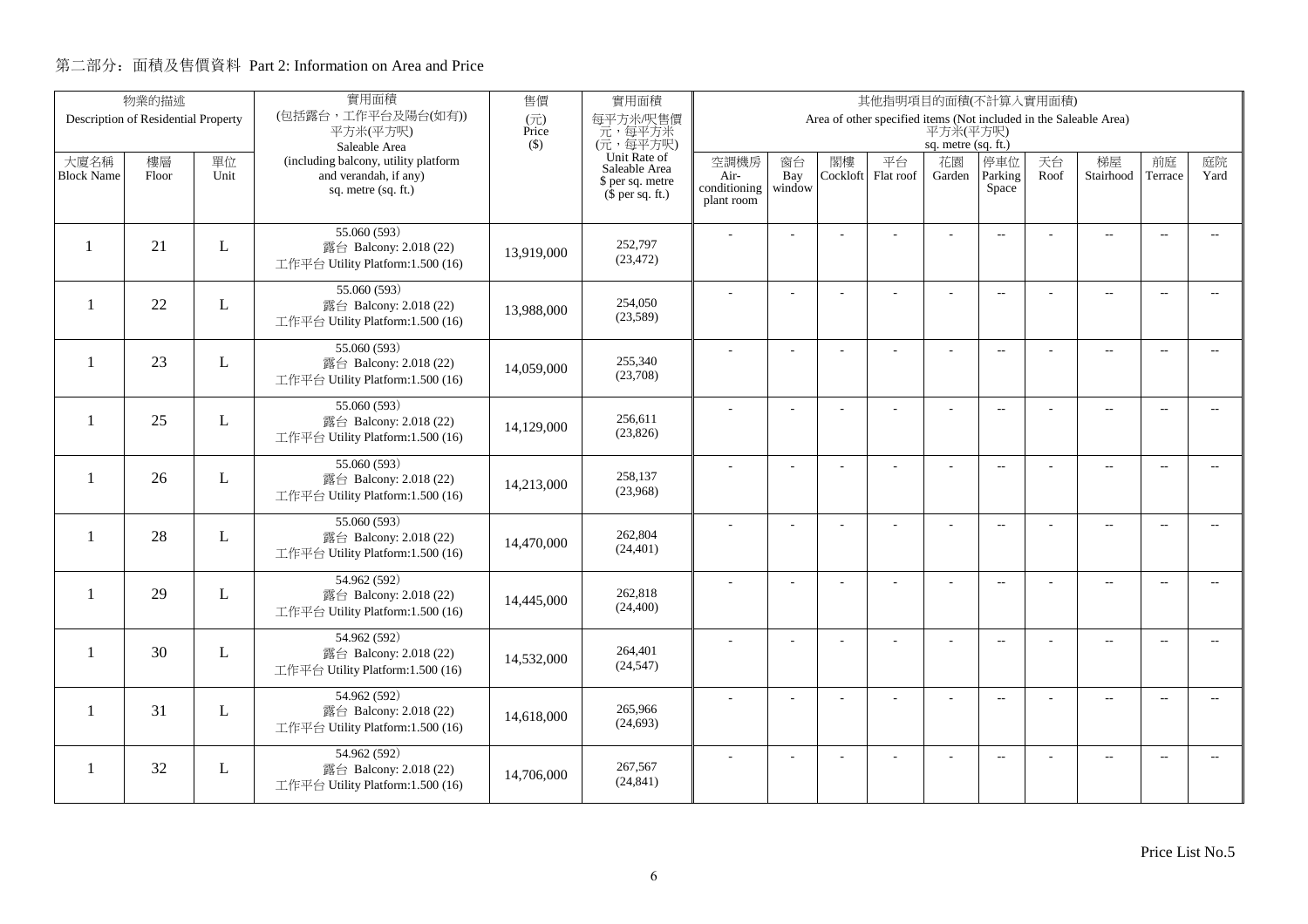|                          | 物業的描述                               |              | 實用面積                                                       | 售價           | 實用面積<br>其他指明項目的面積(不計算入實用面積)   |                      |                |          |                                                                   |                     |                          |      |                          |                          |                          |
|--------------------------|-------------------------------------|--------------|------------------------------------------------------------|--------------|-------------------------------|----------------------|----------------|----------|-------------------------------------------------------------------|---------------------|--------------------------|------|--------------------------|--------------------------|--------------------------|
|                          | Description of Residential Property |              | (包括露台,工作平台及陽台(如有))<br>平方米(平方呎)                             | (元)<br>Price | 每平方米/呎售價<br>元,每平方米            |                      |                |          | Area of other specified items (Not included in the Saleable Area) | 平方米(平方呎)            |                          |      |                          |                          |                          |
|                          |                                     |              | Saleable Area                                              | $($ \$)      | (元,每平方呎)                      |                      |                |          |                                                                   | sq. metre (sq. ft.) |                          |      |                          |                          |                          |
| 大廈名稱                     | 樓層                                  | 單位           | (including balcony, utility platform                       |              | Unit Rate of<br>Saleable Area | 空調機房                 | 窗台             | 閣樓       | 平台                                                                | 花園                  | 停車位                      | 天台   | 梯屋                       | 前庭                       | 庭院                       |
| <b>Block Name</b>        | Floor                               | Unit         | and verandah, if any)<br>sq. metre (sq. ft.)               |              | \$ per sq. metre              | Air-<br>conditioning | Bay<br>window  | Cockloft | Flat roof                                                         | Garden              | Parking<br>Space         | Roof | Stairhood                | Terrace                  | Yard                     |
|                          |                                     |              |                                                            |              | $$$ per sq. ft.)              | plant room           |                |          |                                                                   |                     |                          |      |                          |                          |                          |
|                          |                                     |              | 54.962 (592)                                               |              |                               |                      |                |          |                                                                   |                     | $\overline{a}$           |      | $\overline{a}$           | $\overline{\phantom{a}}$ |                          |
| $\mathbf{1}$             | 33                                  | L            | 露台 Balcony: 2.018 (22)                                     | 14,794,000   | 269,168                       |                      |                |          |                                                                   |                     |                          |      |                          |                          |                          |
|                          |                                     |              | 工作平台 Utility Platform:1.500 (16)                           |              | (24,990)                      |                      |                |          |                                                                   |                     |                          |      |                          |                          |                          |
|                          |                                     |              | 54.962 (592)                                               |              |                               |                      |                |          | ÷.                                                                | ÷                   | $\overline{a}$           |      | $\overline{a}$           | $\sim$                   | $\sim$                   |
| $\overline{\phantom{0}}$ | 35                                  | L            | 露台 Balcony: 2.018 (22)<br>工作平台 Utility Platform:1.500 (16) | 14,884,000   | 270,805<br>(25, 142)          |                      |                |          |                                                                   |                     |                          |      |                          |                          |                          |
|                          |                                     |              |                                                            |              |                               |                      |                |          |                                                                   |                     |                          |      |                          |                          |                          |
| $\overline{\phantom{0}}$ | 36                                  | L            | 54.962 (592)<br>露台 Balcony: 2.018 (22)                     |              | 272,425                       |                      | L.             |          |                                                                   | L,                  | $\overline{a}$           |      | $\overline{\phantom{a}}$ | $\sim$                   | $\overline{a}$           |
|                          |                                     |              | 工作平台 Utility Platform:1.500 (16)                           | 14.973.000   | (25,292)                      |                      |                |          |                                                                   |                     |                          |      |                          |                          |                          |
|                          |                                     |              | 54.806 (590)                                               |              |                               |                      |                |          |                                                                   |                     |                          |      |                          |                          |                          |
| -1                       | 45                                  | M            | 露台 Balcony: 2.018 (22)                                     | 14,753,000   | 269,186                       |                      |                |          |                                                                   | ÷.                  | $\overline{a}$           |      | $\overline{\phantom{a}}$ | $\overline{\phantom{a}}$ | $- -$                    |
|                          |                                     |              | 工作平台 Utility Platform:1.500 (16)                           |              | (25,005)                      |                      |                |          |                                                                   |                     |                          |      |                          |                          |                          |
|                          |                                     |              | 54.806 (590)                                               |              |                               |                      |                |          |                                                                   |                     | $\sim$                   |      | $\overline{\phantom{a}}$ | $\sim$                   | $\sim$                   |
| $\mathbf{1}$             | 46                                  | M            | 露台 Balcony: 2.018 (22)                                     | 14,812,000   | 270,262<br>(25,105)           |                      |                |          |                                                                   |                     |                          |      |                          |                          |                          |
|                          |                                     |              | 工作平台 Utility Platform:1.500 (16)                           |              |                               |                      |                |          |                                                                   |                     |                          |      |                          |                          |                          |
| $\mathbf{1}$             | 47                                  | M            | 54.806 (590)                                               |              | 271.339                       |                      | $\overline{a}$ |          |                                                                   | ÷,                  | $\overline{\phantom{m}}$ |      | $\overline{\phantom{m}}$ | $\overline{\phantom{a}}$ | $- -$                    |
|                          |                                     |              | 露台 Balcony: 2.018 (22)<br>工作平台 Utility Platform:1.500 (16) | 14,871,000   | (25,205)                      |                      |                |          |                                                                   |                     |                          |      |                          |                          |                          |
|                          |                                     |              | 54.806 (590)                                               |              |                               |                      |                |          |                                                                   |                     |                          |      |                          |                          |                          |
| $\mathbf{1}$             | 48                                  | M            | 露台 Balcony: 2.018 (22)                                     | 14.989.000   | 273,492                       |                      | ÷              |          |                                                                   | $\overline{a}$      | $\overline{a}$           |      | $\overline{a}$           | $\overline{\phantom{a}}$ | $\overline{\phantom{0}}$ |
|                          |                                     |              | 工作平台 Utility Platform:1.500 (16)                           |              | (25, 405)                     |                      |                |          |                                                                   |                     |                          |      |                          |                          |                          |
|                          |                                     |              | 54.806 (590)                                               |              |                               |                      | L.             |          | L,                                                                | L,                  | $\overline{\phantom{a}}$ |      | $\overline{\phantom{a}}$ | $\sim$                   | $\overline{a}$           |
| -1                       | 49                                  | $\mathbf{M}$ | 露台 Balcony: 2.018 (22)                                     | 14,989,000   | 273.492<br>(25, 405)          |                      |                |          |                                                                   |                     |                          |      |                          |                          |                          |
|                          |                                     |              | 工作平台 Utility Platform:1.500 (16)                           |              |                               |                      |                |          |                                                                   |                     |                          |      |                          |                          |                          |
| $\overline{2}$           | 50                                  | $A^*$        | 79.880 (860)<br>露台 Balcony: 2.690 (29)                     |              | 268,315                       |                      | ÷              |          | L,                                                                |                     | $\overline{\phantom{m}}$ |      | $\overline{\phantom{a}}$ | $\sim$                   | $\overline{\phantom{a}}$ |
|                          |                                     |              | 工作平台 Utility Platform:1.500 (16)                           | 21,433,000   | (24, 922)                     |                      |                |          |                                                                   |                     |                          |      |                          |                          |                          |
|                          |                                     |              | 79.880 (860)                                               |              |                               |                      |                |          |                                                                   |                     |                          |      |                          |                          |                          |
| $\overline{2}$           | 51                                  | $A^*$        | 露台 Balcony: 2.690 (29)                                     | 21,520,000   | 269,404                       |                      |                |          |                                                                   |                     | $\overline{\phantom{a}}$ |      | $\overline{\phantom{m}}$ | $\overline{a}$           | $\overline{a}$           |
|                          |                                     |              | 工作平台 Utility Platform:1.500 (16)                           |              | (25,023)                      |                      |                |          |                                                                   |                     |                          |      |                          |                          |                          |
|                          |                                     |              |                                                            |              |                               |                      |                |          |                                                                   |                     |                          |      |                          |                          |                          |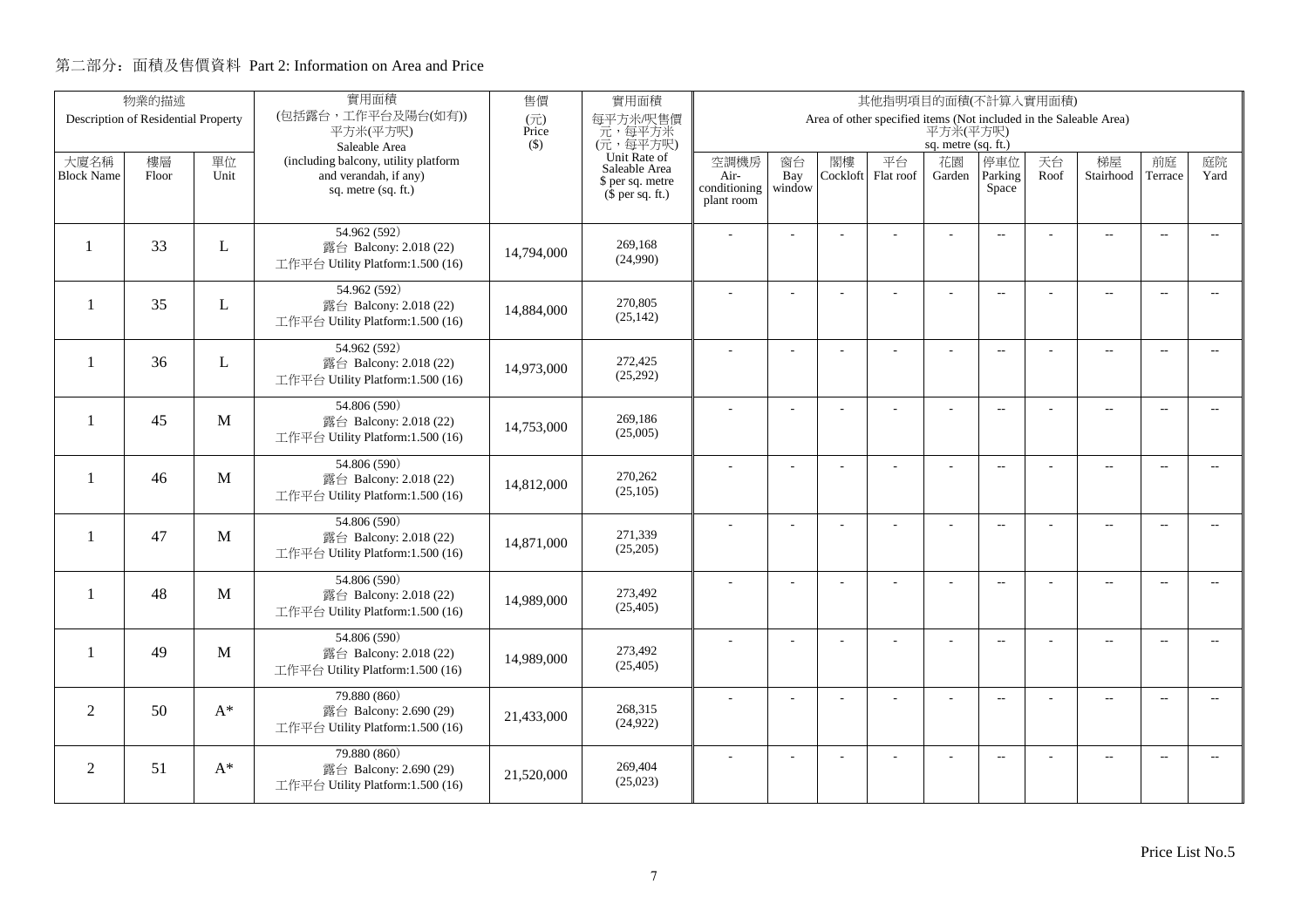|                   | 物業的描述                               |       | 實用面積                                                       | 售價           | 實用面積<br>其他指明項目的面積(不計算入實用面積)          |                      |                |          |                                                                   |                     |                          |      |                          |                          |                          |
|-------------------|-------------------------------------|-------|------------------------------------------------------------|--------------|--------------------------------------|----------------------|----------------|----------|-------------------------------------------------------------------|---------------------|--------------------------|------|--------------------------|--------------------------|--------------------------|
|                   | Description of Residential Property |       | (包括露台,工作平台及陽台(如有))<br>平方米(平方呎)                             | (元)<br>Price | 每平方米/呎售價<br>元,每平方米                   |                      |                |          | Area of other specified items (Not included in the Saleable Area) | 平方米(平方呎)            |                          |      |                          |                          |                          |
|                   |                                     |       | Saleable Area                                              | $($ \$)      | (元,每平方呎)                             |                      |                |          |                                                                   | sq. metre (sq. ft.) |                          |      |                          |                          |                          |
| 大廈名稱              | 樓層                                  | 單位    | (including balcony, utility platform                       |              | Unit Rate of<br>Saleable Area        | 空調機房                 | 窗台             | 閣樓       | 平台                                                                | 花園                  | 停車位                      | 天台   | 梯屋                       | 前庭                       | 庭院                       |
| <b>Block Name</b> | Floor                               | Unit  | and verandah, if any)<br>sq. metre (sq. ft.)               |              | \$ per sq. metre<br>$$$ per sq. ft.) | Air-<br>conditioning | Bay<br>window  | Cockloft | Flat roof                                                         | Garden              | Parking<br>Space         | Roof | Stairhood                | Terrace                  | Yard                     |
|                   |                                     |       |                                                            |              |                                      | plant room           |                |          |                                                                   |                     |                          |      |                          |                          |                          |
|                   |                                     |       | 79.880 (860)                                               |              |                                      |                      |                |          |                                                                   |                     | $\overline{a}$           |      | $\overline{\phantom{a}}$ | $\overline{\phantom{a}}$ |                          |
| 2                 | 52                                  | $A^*$ | 露台 Balcony: 2.690 (29)                                     | 21,606,000   | 270.481<br>(25, 123)                 |                      |                |          |                                                                   |                     |                          |      |                          |                          |                          |
|                   |                                     |       | 工作平台 Utility Platform:1.500 (16)                           |              |                                      |                      |                |          |                                                                   |                     |                          |      |                          |                          |                          |
| $\overline{2}$    | 53                                  | $A^*$ | 79.880 (860)<br>露台 Balcony: 2.690 (29)                     |              | 273,723                              |                      |                |          | ÷.                                                                | ÷                   | $\overline{\phantom{a}}$ |      | $\overline{\phantom{a}}$ | $\sim$                   | $\sim$                   |
|                   |                                     |       | 工作平台 Utility Platform:1.500 (16)                           | 21,865,000   | (25, 424)                            |                      |                |          |                                                                   |                     |                          |      |                          |                          |                          |
|                   |                                     |       | 80.059 (862)                                               |              |                                      |                      |                |          |                                                                   |                     |                          |      |                          |                          |                          |
| $\overline{2}$    | 45                                  | $B^*$ | 露台 Balcony: 2.696 (29)                                     | 21,674,000   | 270,725                              |                      | L.             |          |                                                                   | L,                  | $\overline{a}$           |      | $\overline{\phantom{a}}$ | $\overline{\phantom{a}}$ | $\overline{\phantom{a}}$ |
|                   |                                     |       | 工作平台 Utility Platform:1.500 (16)                           |              | (25, 144)                            |                      |                |          |                                                                   |                     |                          |      |                          |                          |                          |
|                   |                                     |       | 80.059 (862)                                               |              |                                      |                      |                |          |                                                                   | ÷.                  | $\overline{\phantom{a}}$ |      | $\overline{\phantom{a}}$ | $\overline{\phantom{a}}$ | $\overline{\phantom{a}}$ |
| $\overline{2}$    | 46                                  | $B^*$ | 露台 Balcony: 2.696 (29)                                     | 21,738,000   | 271,525<br>(25,218)                  |                      |                |          |                                                                   |                     |                          |      |                          |                          |                          |
|                   |                                     |       | 工作平台 Utility Platform:1.500 (16)                           |              |                                      |                      |                |          |                                                                   |                     |                          |      |                          |                          |                          |
| $\overline{2}$    | 47                                  | $B^*$ | 80.059 (862)<br>露台 Balcony: 2.696 (29)                     |              | 272,337                              |                      |                |          |                                                                   |                     | $\sim$                   |      | $\overline{\phantom{a}}$ | $\sim$                   | $\sim$                   |
|                   |                                     |       | 工作平台 Utility Platform:1.500 (16)                           | 21,803,000   | (25,294)                             |                      |                |          |                                                                   |                     |                          |      |                          |                          |                          |
|                   |                                     |       | 80.059 (862)                                               |              |                                      |                      | $\overline{a}$ |          |                                                                   | ÷,                  | $\overline{\phantom{m}}$ |      | $\overline{\phantom{m}}$ | $\overline{\phantom{a}}$ | $- -$                    |
| $\overline{2}$    | 48                                  | $B^*$ | 露台 Balcony: 2.696 (29)                                     | 21,891,000   | 273,436                              |                      |                |          |                                                                   |                     |                          |      |                          |                          |                          |
|                   |                                     |       | 工作平台 Utility Platform:1.500 (16)                           |              | (25,396)                             |                      |                |          |                                                                   |                     |                          |      |                          |                          |                          |
|                   |                                     |       | 80.059 (862)                                               |              |                                      |                      | ÷              |          |                                                                   | $\overline{a}$      | $\overline{\phantom{a}}$ |      | $\overline{\phantom{a}}$ | $\overline{\phantom{a}}$ | $\overline{\phantom{0}}$ |
| $\overline{2}$    | 49                                  | $B^*$ | 露台 Balcony: 2.696 (29)<br>工作平台 Utility Platform:1.500 (16) | 21,978,000   | 274,523<br>(25, 497)                 |                      |                |          |                                                                   |                     |                          |      |                          |                          |                          |
|                   |                                     |       |                                                            |              |                                      |                      |                |          |                                                                   |                     |                          |      |                          |                          |                          |
| $\overline{2}$    | 50                                  | $B^*$ | 80.059 (862)<br>露台 Balcony: 2.696 (29)                     |              | 275,622                              |                      | L.             |          | L,                                                                | L,                  | $\overline{\phantom{a}}$ |      | $\overline{a}$           | $\sim$                   | $\overline{a}$           |
|                   |                                     |       | 工作平台 Utility Platform:1.500 (16)                           | 22,066,000   | (25,599)                             |                      |                |          |                                                                   |                     |                          |      |                          |                          |                          |
|                   |                                     |       | 80.059 (862)                                               |              |                                      |                      |                |          |                                                                   |                     | $\overline{\phantom{m}}$ |      | $\overline{\phantom{a}}$ | $\sim$                   | $\overline{\phantom{a}}$ |
| $\overline{2}$    | 51                                  | $B^*$ | 露台 Balcony: 2.696 (29)                                     | 22,154,000   | 276,721                              |                      |                |          |                                                                   |                     |                          |      |                          |                          |                          |
|                   |                                     |       | 工作平台 Utility Platform:1.500 (16)                           |              | (25,701)                             |                      |                |          |                                                                   |                     |                          |      |                          |                          |                          |
|                   |                                     |       | 80.059 (862)                                               |              |                                      |                      |                |          |                                                                   |                     | $\overline{\phantom{a}}$ |      | $\overline{\phantom{m}}$ | $\overline{a}$           | $\overline{\phantom{a}}$ |
| 2                 | 52                                  | $B^*$ | 露台 Balcony: 2.696 (29)<br>工作平台 Utility Platform:1.500 (16) | 22,244,000   | 277,845<br>(25,805)                  |                      |                |          |                                                                   |                     |                          |      |                          |                          |                          |
|                   |                                     |       |                                                            |              |                                      |                      |                |          |                                                                   |                     |                          |      |                          |                          |                          |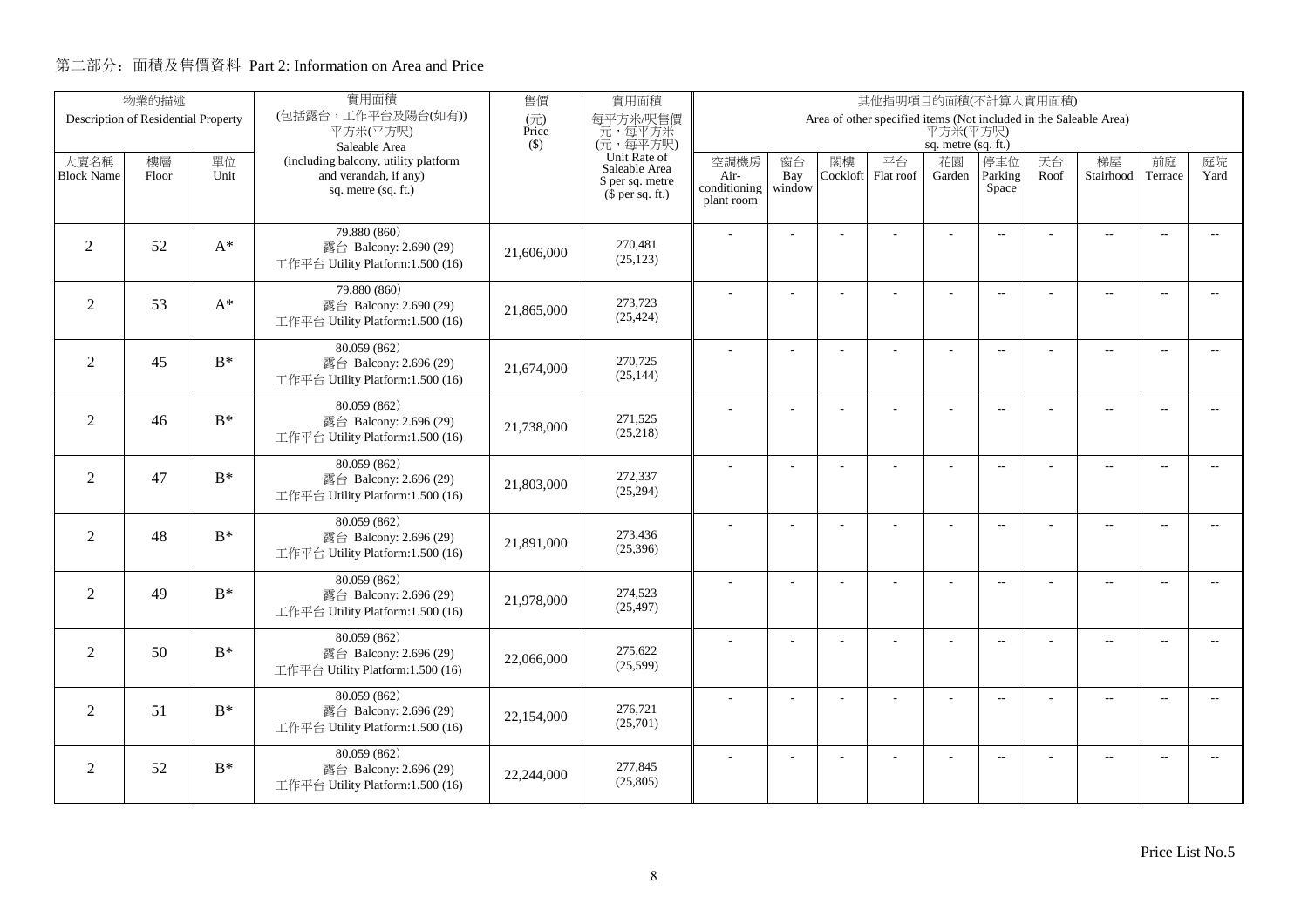|                   | 物業的描述                               |               | 實用面積                                                       | 售價           | 實用面積                          |                      |                          |          | 其他指明項目的面積(不計算入實用面積)                                               |                          |                          |      |                          |                          |                             |
|-------------------|-------------------------------------|---------------|------------------------------------------------------------|--------------|-------------------------------|----------------------|--------------------------|----------|-------------------------------------------------------------------|--------------------------|--------------------------|------|--------------------------|--------------------------|-----------------------------|
|                   | Description of Residential Property |               | (包括露台,工作平台及陽台(如有))<br>平方米(平方呎)                             | (元)<br>Price | 每平方米/呎售價<br>元,每平方米            |                      |                          |          | Area of other specified items (Not included in the Saleable Area) | 平方米(平方呎)                 |                          |      |                          |                          |                             |
|                   |                                     |               | Saleable Area                                              | $($ \$)      | (元,每平方呎)                      |                      |                          |          |                                                                   | sq. metre (sq. ft.)      |                          |      |                          |                          |                             |
| 大廈名稱              | 樓層                                  | 單位            | (including balcony, utility platform                       |              | Unit Rate of<br>Saleable Area | 空調機房                 | 窗台                       | 閣樓       | 平台                                                                | 花園                       | 停車位                      | 天台   | 梯屋                       | 前庭                       | 庭院                          |
| <b>Block Name</b> | Floor                               | Unit          | and verandah, if any)<br>sq. metre (sq. ft.)               |              | \$ per sq. metre              | Air-<br>conditioning | Bay<br>window            | Cockloft | Flat roof                                                         | Garden                   | Parking<br>Space         | Roof | Stairhood                | Terrace                  | Yard                        |
|                   |                                     |               |                                                            |              | $(\bar{\S}$ per sq. ft.)      | plant room           |                          |          |                                                                   |                          |                          |      |                          |                          |                             |
|                   |                                     |               | 80.059 (862)                                               |              |                               |                      |                          |          |                                                                   |                          | $\overline{\phantom{a}}$ |      | $\overline{\phantom{a}}$ | $\overline{\phantom{a}}$ |                             |
| 2                 | 53                                  | $B^*$         | 露台 Balcony: 2.696 (29)                                     | 22,377,000   | 279,506                       |                      |                          |          |                                                                   |                          |                          |      |                          |                          |                             |
|                   |                                     |               | 工作平台 Utility Platform:1.500 (16)                           |              | (25,959)                      |                      |                          |          |                                                                   |                          |                          |      |                          |                          |                             |
|                   |                                     |               | 41.999 (452)                                               |              | 272,506                       |                      |                          |          | ÷.                                                                | ÷                        | $\overline{\phantom{a}}$ |      | $\overline{\phantom{a}}$ | $\sim$                   | $\sim$                      |
| $\overline{2}$    | 38                                  | $\mathcal{C}$ | 露台 Balcony: 2.000 (22)<br>工作平台 Utility Platform:1.500 (16) | 11,445,000   | (25, 321)                     |                      |                          |          |                                                                   |                          |                          |      |                          |                          |                             |
|                   |                                     |               |                                                            |              |                               |                      |                          |          |                                                                   |                          |                          |      |                          |                          |                             |
| $\overline{2}$    | 39                                  | $\mathcal{C}$ | 41.999 (452)<br>露台 Balcony: 2.000 (22)                     |              | 272,506                       |                      |                          |          |                                                                   | L,                       | $\overline{\phantom{a}}$ |      | $\overline{\phantom{a}}$ | $\sim$                   | $\overline{\phantom{a}}$    |
|                   |                                     |               | 工作平台 Utility Platform:1.500 (16)                           | 11,445,000   | (25, 321)                     |                      |                          |          |                                                                   |                          |                          |      |                          |                          |                             |
|                   |                                     |               | 41.999 (452)                                               |              |                               |                      |                          |          |                                                                   | L,                       | $\overline{\phantom{a}}$ |      | $\overline{\phantom{a}}$ | $\overline{\phantom{a}}$ | $\overline{\phantom{a}}$    |
| $\overline{2}$    | 40                                  | $\mathcal{C}$ | 露台 Balcony: 2.000 (22)                                     | 11,490,000   | 273,578                       |                      |                          |          |                                                                   |                          |                          |      |                          |                          |                             |
|                   |                                     |               | 工作平台 Utility Platform:1.500 (16)                           |              | (25, 420)                     |                      |                          |          |                                                                   |                          |                          |      |                          |                          |                             |
|                   |                                     |               | 41.999 (452)                                               |              |                               |                      |                          |          |                                                                   | ÷.                       | $\sim$ $\sim$            |      | $\overline{a}$           | $\sim$                   | $\sim$                      |
| 2                 | 41                                  | $\mathsf{C}$  | 露台 Balcony: 2.000 (22)<br>工作平台 Utility Platform:1.500 (16) | 11,537,000   | 274,697<br>(25, 524)          |                      |                          |          |                                                                   |                          |                          |      |                          |                          |                             |
|                   |                                     |               |                                                            |              |                               |                      |                          |          |                                                                   |                          |                          |      |                          |                          |                             |
| $\overline{2}$    | 42                                  | $\mathcal{C}$ | 41.999(452)<br>露台 Balcony: 2.000 (22)                      |              | 275,792                       |                      | $\overline{\phantom{a}}$ |          |                                                                   | ÷,                       | $\overline{\phantom{m}}$ |      | $\overline{\phantom{a}}$ | $\overline{\phantom{a}}$ | $- -$                       |
|                   |                                     |               | 工作平台 Utility Platform:1.500 (16)                           | 11,583,000   | (25,626)                      |                      |                          |          |                                                                   |                          |                          |      |                          |                          |                             |
|                   |                                     |               | 41.999 (452)                                               |              |                               |                      | ÷.                       |          |                                                                   | L,                       | $\overline{\phantom{a}}$ |      | $\overline{a}$           | $\overline{\phantom{a}}$ | $- -$                       |
| $\overline{2}$    | 43                                  | $\mathcal{C}$ | 露台 Balcony: 2.000 (22)                                     | 11,628,000   | 276,864                       |                      |                          |          |                                                                   |                          |                          |      |                          |                          |                             |
|                   |                                     |               | 工作平台 Utility Platform:1.500 (16)                           |              | (25, 726)                     |                      |                          |          |                                                                   |                          |                          |      |                          |                          |                             |
|                   |                                     |               | 41.999(452)                                                |              |                               |                      | L,                       |          | L                                                                 | $\overline{\phantom{a}}$ | $\overline{a}$           |      | $\overline{\phantom{a}}$ | $\sim$                   | $\overline{\phantom{a}}$    |
| 2                 | 45                                  | $\mathcal{C}$ | 露台 Balcony: 2.000 (22)                                     | 11,675,000   | 277,983<br>(25, 830)          |                      |                          |          |                                                                   |                          |                          |      |                          |                          |                             |
|                   |                                     |               | 工作平台 Utility Platform:1.500 (16)                           |              |                               |                      |                          |          |                                                                   |                          |                          |      |                          |                          |                             |
| $\overline{2}$    | 46                                  | $\mathcal{C}$ | 41.999 (452)<br>露台 Balcony: 2.000 (22)                     |              | 279,102                       |                      |                          |          | L,                                                                |                          | $-$                      |      | $\overline{\phantom{a}}$ | $\sim$                   | $\overline{\phantom{a}}$    |
|                   |                                     |               | 工作平台 Utility Platform:1.500 (16)                           | 11,722,000   | (25,934)                      |                      |                          |          |                                                                   |                          |                          |      |                          |                          |                             |
|                   |                                     |               | 42.778 (460)                                               |              |                               |                      |                          |          |                                                                   |                          |                          |      |                          |                          |                             |
| 2                 | 40                                  | D             | 露台 Balcony: 2.000 (22)                                     | 11,647,000   | 272,266                       |                      |                          |          |                                                                   |                          | $\overline{\phantom{m}}$ |      | $\overline{\phantom{a}}$ | $\sim$                   | $\mathcal{L}_{\mathcal{F}}$ |
|                   |                                     |               | 工作平台 Utility Platform:1.500 (16)                           |              | (25, 320)                     |                      |                          |          |                                                                   |                          |                          |      |                          |                          |                             |
|                   |                                     |               |                                                            |              |                               |                      |                          |          |                                                                   |                          |                          |      |                          |                          |                             |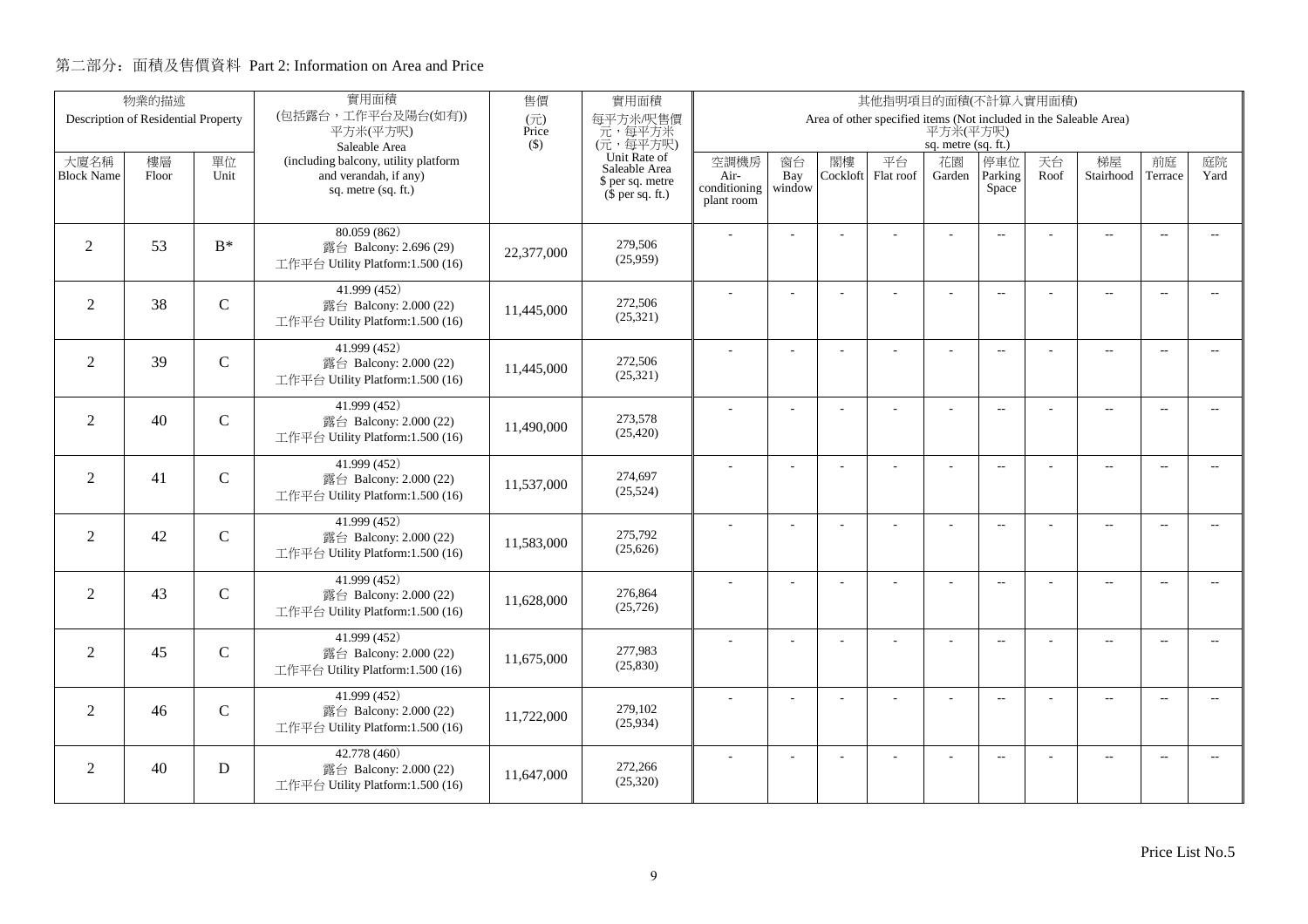|                   | 物業的描述                               |           | 實用面積                                                       | 售價                                | 實用面積                          |                      |                |          | 其他指明項目的面積(不計算入實用面積)                                               |                     |                          |      |                          |                          |                             |
|-------------------|-------------------------------------|-----------|------------------------------------------------------------|-----------------------------------|-------------------------------|----------------------|----------------|----------|-------------------------------------------------------------------|---------------------|--------------------------|------|--------------------------|--------------------------|-----------------------------|
|                   | Description of Residential Property |           | (包括露台,工作平台及陽台(如有))<br>平方米(平方呎)                             | $(\overrightarrow{\pi})$<br>Price | 每平方米/呎售價<br>元,每平方米            |                      |                |          | Area of other specified items (Not included in the Saleable Area) | 平方米(平方呎)            |                          |      |                          |                          |                             |
|                   |                                     |           | Saleable Area                                              | $($ \$)                           | (元,每平方呎)                      |                      |                |          |                                                                   | sq. metre (sq. ft.) |                          |      |                          |                          |                             |
| 大廈名稱              | 樓層                                  | 單位        | (including balcony, utility platform                       |                                   | Unit Rate of<br>Saleable Area | 空調機房                 | 窗台             | 閣樓       | 平台                                                                | 花園                  | 停車位                      | 天台   | 梯屋                       | 前庭                       | 庭院                          |
| <b>Block Name</b> | Floor                               | Unit      | and verandah, if any)<br>sq. metre (sq. ft.)               |                                   | \$ per sq. metre              | Air-<br>conditioning | Bay<br>window  | Cockloft | Flat roof                                                         | Garden              | Parking<br>Space         | Roof | Stairhood                | Terrace                  | Yard                        |
|                   |                                     |           |                                                            |                                   | $(\bar{\S}$ per sq. ft.)      | plant room           |                |          |                                                                   |                     |                          |      |                          |                          |                             |
|                   |                                     |           | 42.778 (460)                                               |                                   |                               |                      |                |          |                                                                   |                     |                          |      |                          |                          |                             |
| $\overline{2}$    | 41                                  | D         | 露台 Balcony: 2.000 (22)                                     | 11,705,000                        | 273,622                       |                      |                |          |                                                                   |                     | $\overline{a}$           |      | $\overline{\phantom{a}}$ | $\sim$                   |                             |
|                   |                                     |           | 工作平台 Utility Platform:1.500 (16)                           |                                   | (25, 446)                     |                      |                |          |                                                                   |                     |                          |      |                          |                          |                             |
|                   |                                     |           | 42.778 (460)                                               |                                   |                               |                      |                |          |                                                                   |                     | $\overline{\phantom{a}}$ |      | $\overline{\phantom{a}}$ | $\sim$                   |                             |
| $\overline{2}$    | 42                                  | D         | 露台 Balcony: 2.000 (22)                                     | 11,752,000                        | 274,721                       |                      |                |          |                                                                   |                     |                          |      |                          |                          |                             |
|                   |                                     |           | 工作平台 Utility Platform:1.500 (16)                           |                                   | (25,548)                      |                      |                |          |                                                                   |                     |                          |      |                          |                          |                             |
|                   |                                     |           | 42.778 (460)                                               |                                   |                               |                      | $\overline{a}$ |          | L.                                                                | ÷                   | $\overline{\phantom{a}}$ |      | $\overline{a}$           | $\overline{\phantom{a}}$ | $-$                         |
| $\overline{2}$    | 43                                  | D         | 露台 Balcony: 2.000 (22)<br>工作平台 Utility Platform:1.500 (16) | 11,800,000                        | 275,843<br>(25, 652)          |                      |                |          |                                                                   |                     |                          |      |                          |                          |                             |
|                   |                                     |           |                                                            |                                   |                               |                      |                |          |                                                                   |                     |                          |      |                          |                          |                             |
| $\overline{2}$    | 45                                  | D         | 42.778 (460)<br>露台 Balcony: 2.000 (22)                     |                                   | 276,918                       |                      |                |          |                                                                   |                     | $\overline{\phantom{a}}$ |      | $\overline{\phantom{a}}$ | $\overline{\phantom{a}}$ | $- -$                       |
|                   |                                     |           | 工作平台 Utility Platform:1.500 (16)                           | 11,846,000                        | (25,752)                      |                      |                |          |                                                                   |                     |                          |      |                          |                          |                             |
|                   |                                     |           | 42.778 (460)                                               |                                   |                               |                      |                |          |                                                                   |                     |                          |      |                          |                          |                             |
| $\overline{2}$    | 46                                  | D         | 露台 Balcony: 2.000 (22)                                     |                                   | 278,040                       |                      |                |          |                                                                   | ÷.                  | $\overline{\phantom{a}}$ |      | $\overline{a}$           | $\overline{\phantom{a}}$ | $- -$                       |
|                   |                                     |           | 工作平台 Utility Platform:1.500 (16)                           | 11,894,000                        | (25, 857)                     |                      |                |          |                                                                   |                     |                          |      |                          |                          |                             |
|                   |                                     |           | 42.778 (460)                                               |                                   |                               |                      | $\overline{a}$ |          |                                                                   | ÷,                  | $\overline{\phantom{a}}$ |      | $\overline{a}$           | $\overline{\phantom{a}}$ | $\overline{\phantom{a}}$    |
| $\overline{2}$    | 47                                  | D         | 露台 Balcony: 2.000 (22)                                     | 11,942,000                        | 279,162                       |                      |                |          |                                                                   |                     |                          |      |                          |                          |                             |
|                   |                                     |           | 工作平台 Utility Platform:1.500 (16)                           |                                   | (25,961)                      |                      |                |          |                                                                   |                     |                          |      |                          |                          |                             |
|                   |                                     |           | 55.442 (597)                                               |                                   |                               |                      | L.             |          |                                                                   | L,                  | $\overline{\phantom{a}}$ |      | $\overline{a}$           | $\overline{a}$           | $\overline{a}$              |
| $\overline{2}$    | 45                                  | ${\bf E}$ | 露台 Balcony: 2.034 (22)                                     | 14.950,000                        | 269,651<br>(25,042)           |                      |                |          |                                                                   |                     |                          |      |                          |                          |                             |
|                   |                                     |           | 工作平台 Utility Platform:1.500 (16)                           |                                   |                               |                      |                |          |                                                                   |                     |                          |      |                          |                          |                             |
| $\overline{2}$    | 46                                  | ${\bf E}$ | 55.442 (597)                                               |                                   | 270,751                       |                      | $\overline{a}$ |          | ÷,                                                                | ÷,                  | $\overline{\phantom{a}}$ |      | $\overline{\phantom{a}}$ | $\sim$                   | $- -$                       |
|                   |                                     |           | 露台 Balcony: 2.034 (22)<br>工作平台 Utility Platform:1.500 (16) | 15,011,000                        | (25, 144)                     |                      |                |          |                                                                   |                     |                          |      |                          |                          |                             |
|                   |                                     |           |                                                            |                                   |                               |                      |                |          |                                                                   |                     |                          |      |                          |                          |                             |
| $\overline{2}$    | 47                                  | ${\bf E}$ | 55.442 (597)<br>露台 Balcony: 2.034 (22)                     |                                   | 271,834                       |                      | ÷              |          | ÷                                                                 | ÷                   | $\overline{a}$           |      | $\overline{a}$           | $\overline{\phantom{a}}$ | $\overline{\phantom{a}}$    |
|                   |                                     |           | 工作平台 Utility Platform:1.500 (16)                           | 15,071,000                        | (25, 245)                     |                      |                |          |                                                                   |                     |                          |      |                          |                          |                             |
|                   |                                     |           | 55.442 (597)                                               |                                   |                               |                      |                |          |                                                                   |                     | $\overline{\phantom{a}}$ |      | $\overline{\phantom{m}}$ | $\overline{a}$           | $\mathcal{L}_{\mathcal{F}}$ |
| 2                 | 48                                  | ${\bf E}$ | 露台 Balcony: 2.034 (22)                                     | 15,191,000                        | 273,998                       |                      |                |          |                                                                   |                     |                          |      |                          |                          |                             |
|                   |                                     |           | 工作平台 Utility Platform:1.500 (16)                           |                                   | (25, 446)                     |                      |                |          |                                                                   |                     |                          |      |                          |                          |                             |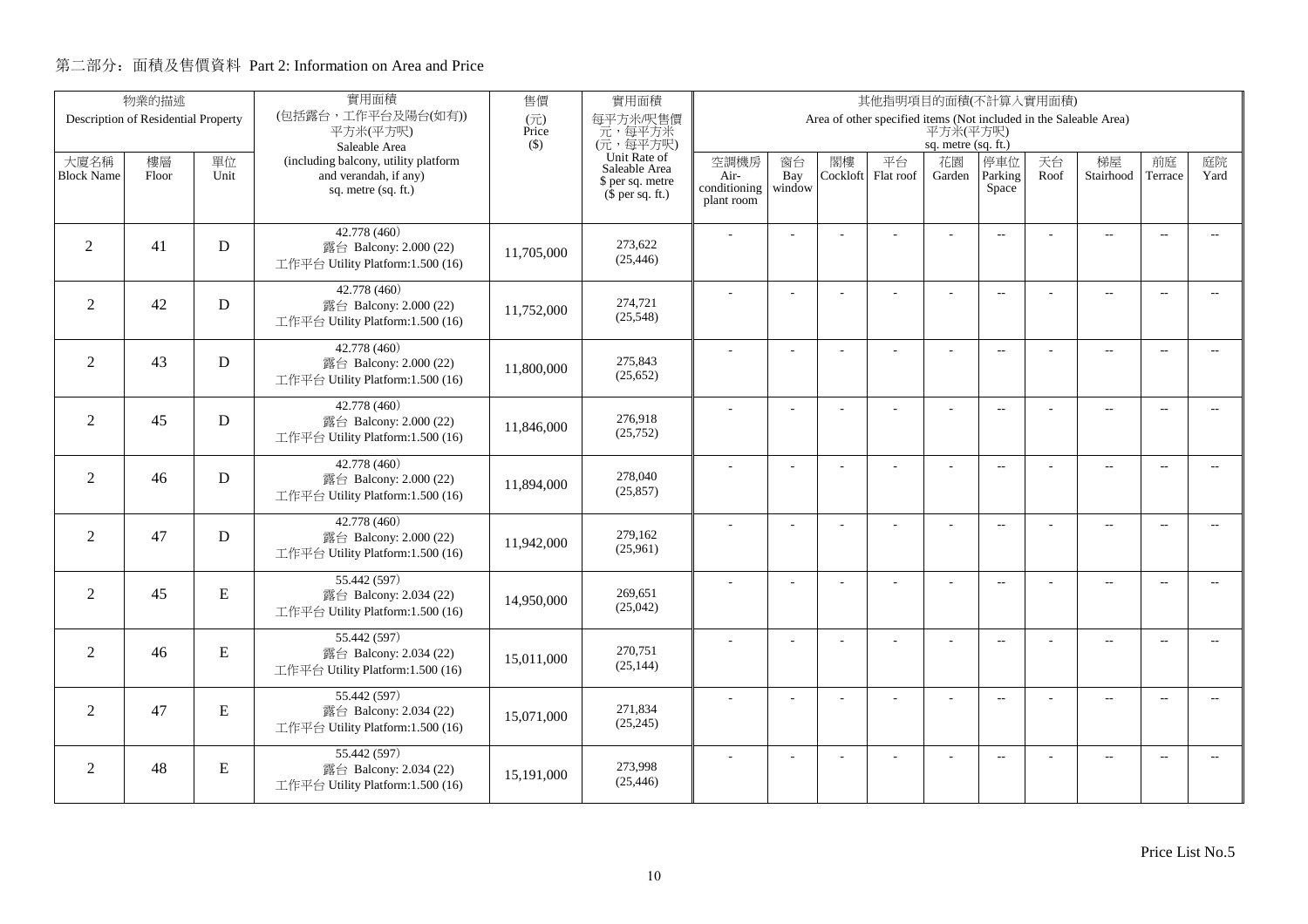| 物業的描述                               |             |             | 實用面積                                                          | 其他指明項目的面積(不計算入實用面積) |                                              |                                                                               |           |                |                 |                          |                          |            |                          |                          |                          |  |
|-------------------------------------|-------------|-------------|---------------------------------------------------------------|---------------------|----------------------------------------------|-------------------------------------------------------------------------------|-----------|----------------|-----------------|--------------------------|--------------------------|------------|--------------------------|--------------------------|--------------------------|--|
| Description of Residential Property |             |             | (包括露台,工作平台及陽台(如有))<br>平方米(平方呎)                                | (元)<br>Price        | 每平方米/呎售價<br>元,每平方米                           | Area of other specified items (Not included in the Saleable Area)<br>平方米(平方呎) |           |                |                 |                          |                          |            |                          |                          |                          |  |
|                                     |             |             | Saleable Area                                                 | $($ \$)             | (元,每平方呎)                                     | sq. metre (sq. ft.)                                                           |           |                |                 |                          |                          |            |                          |                          |                          |  |
| 大廈名稱<br><b>Block Name</b>           | 樓層<br>Floor | 單位<br>Unit  | (including balcony, utility platform<br>and verandah, if any) |                     | Unit Rate of<br>Saleable Area                | 空調機房<br>Air-                                                                  | 窗台<br>Bay | 閣樓<br>Cockloft | 平台<br>Flat roof | 花園<br>Garden             | 停車位<br>Parking           | 天台<br>Roof | 梯屋<br>Stairhood          | 前庭<br>Terrace            | 庭院<br>Yard               |  |
|                                     |             |             | sq. metre (sq. ft.)                                           |                     | \$ per sq. metre<br>$(\bar{\S}$ per sq. ft.) | conditioning                                                                  | window    |                |                 |                          | Space                    |            |                          |                          |                          |  |
|                                     |             |             |                                                               |                     |                                              | plant room                                                                    |           |                |                 |                          |                          |            |                          |                          |                          |  |
|                                     |             |             | 55.235(595)                                                   |                     |                                              |                                                                               |           |                |                 |                          | $\overline{\phantom{a}}$ |            | $\overline{\phantom{a}}$ | $\overline{\phantom{a}}$ |                          |  |
| 2                                   | 40          | G           | 露台 Balcony: 2.028 (22)                                        | 15,231,000          | 275,749<br>(25,598)                          |                                                                               |           |                |                 |                          |                          |            |                          |                          |                          |  |
|                                     |             |             | 工作平台 Utility Platform:1.500 (16)                              |                     |                                              |                                                                               |           |                |                 |                          |                          |            |                          |                          |                          |  |
| $\overline{2}$                      | 41          | G           | 55.235 (595)<br>露台 Balcony: 2.028 (22)                        |                     | 278,501                                      |                                                                               |           |                | ÷.              | ÷                        | $\overline{\phantom{a}}$ |            | $\overline{a}$           | $\sim$                   | $\sim$                   |  |
|                                     |             |             | 工作平台 Utility Platform:1.500 (16)                              | 15,383,000          | (25, 854)                                    |                                                                               |           |                |                 |                          |                          |            |                          |                          |                          |  |
|                                     |             |             | 66.594 (717)                                                  |                     |                                              |                                                                               |           |                |                 |                          |                          |            |                          |                          |                          |  |
| $\overline{2}$                      | 35          | H           | 露台 Balcony: 2.450 (26)                                        | 18,046,000          | 270,985                                      |                                                                               | L,        |                |                 | L,                       | $\overline{\phantom{a}}$ |            | $\overline{\phantom{a}}$ | $\sim$                   | $\overline{a}$           |  |
|                                     |             |             | 工作平台 Utility Platform:1.500 (16)                              |                     | (25,169)                                     |                                                                               |           |                |                 |                          |                          |            |                          |                          |                          |  |
|                                     |             |             | 45.053 (485)                                                  |                     |                                              |                                                                               |           |                |                 | L,                       | $\overline{\phantom{a}}$ |            | $\overline{\phantom{a}}$ | $\overline{\phantom{a}}$ | $\overline{\phantom{a}}$ |  |
| 2                                   | 43          |             | 露台 Balcony: 2.000 (22)                                        | 12,148,000          | 269,638<br>(25,047)                          |                                                                               |           |                |                 |                          |                          |            |                          |                          |                          |  |
|                                     |             |             | 工作平台 Utility Platform:1.500 (16)                              |                     |                                              |                                                                               |           |                |                 |                          |                          |            |                          |                          |                          |  |
| 2                                   | 45          | I           | 45.053 (485)<br>露台 Balcony: 2.000 (22)                        |                     | 270,437                                      |                                                                               |           |                |                 | ÷.                       | $\sim$ $\sim$            |            | $\overline{a}$           | $\sim$                   | $\sim$                   |  |
|                                     |             |             | 工作平台 Utility Platform:1.500 (16)                              | 12,184,000          | (25, 122)                                    |                                                                               |           |                |                 |                          |                          |            |                          |                          |                          |  |
|                                     |             |             | 45.053(485)                                                   |                     |                                              |                                                                               |           |                |                 |                          |                          |            |                          |                          |                          |  |
| $\overline{2}$                      | 46          | I           | 露台 Balcony: 2.000 (22)                                        | 12,221,000          | 271,258                                      |                                                                               | ÷,        |                |                 | ÷,                       | $\overline{\phantom{m}}$ |            | $\overline{\phantom{a}}$ | $\overline{\phantom{a}}$ | $- -$                    |  |
|                                     |             |             | 工作平台 Utility Platform:1.500 (16)                              |                     | (25,198)                                     |                                                                               |           |                |                 |                          |                          |            |                          |                          |                          |  |
|                                     |             |             | 45.053 (485)                                                  |                     |                                              |                                                                               | ÷.        |                |                 | L,                       | $\overline{\phantom{a}}$ |            | $\overline{a}$           | $\overline{\phantom{a}}$ | $- -$                    |  |
| $\overline{2}$                      | 47          | I           | 露台 Balcony: 2.000 (22)                                        | 12,257,000          | 272,057<br>(25,272)                          |                                                                               |           |                |                 |                          |                          |            |                          |                          |                          |  |
|                                     |             |             | 工作平台 Utility Platform:1.500 (16)                              |                     |                                              |                                                                               |           |                |                 |                          |                          |            |                          |                          |                          |  |
| 2                                   | 48          | $\mathbf I$ | 45.053(485)<br>露台 Balcony: 2.000 (22)                         |                     | 273,678                                      |                                                                               | J.        |                | L               | $\overline{\phantom{a}}$ | $\overline{a}$           |            | $\overline{\phantom{a}}$ | $\sim$                   | $\overline{\phantom{a}}$ |  |
|                                     |             |             | 工作平台 Utility Platform:1.500 (16)                              | 12,330,000          | (25, 423)                                    |                                                                               |           |                |                 |                          |                          |            |                          |                          |                          |  |
|                                     |             |             | 51.067 (550)                                                  |                     |                                              |                                                                               |           |                |                 |                          |                          |            |                          |                          |                          |  |
| $\overline{2}$                      | 53          | K           | 露台 Balcony: 2.000 (22)                                        | 13,857,000          | 271,349                                      |                                                                               |           |                | L,              |                          | $-$                      |            | $\overline{\phantom{a}}$ | $\sim$                   | $\overline{\phantom{a}}$ |  |
|                                     |             |             | 工作平台 Utility Platform:1.500 (16)                              |                     | (25, 195)                                    |                                                                               |           |                |                 |                          |                          |            |                          |                          |                          |  |
|                                     |             |             | 50.205 (540)                                                  |                     |                                              |                                                                               |           |                |                 |                          | $\overline{\phantom{m}}$ |            | $\overline{\phantom{a}}$ | $\sim$                   | $\sim$                   |  |
| 2                                   | 53          | L           | 露台 Balcony: 2.000 (22)                                        | 13,593,000          | 270,750<br>(25, 172)                         |                                                                               |           |                |                 |                          |                          |            |                          |                          |                          |  |
|                                     |             |             | 工作平台 Utility Platform:1.500 (16)                              |                     |                                              |                                                                               |           |                |                 |                          |                          |            |                          |                          |                          |  |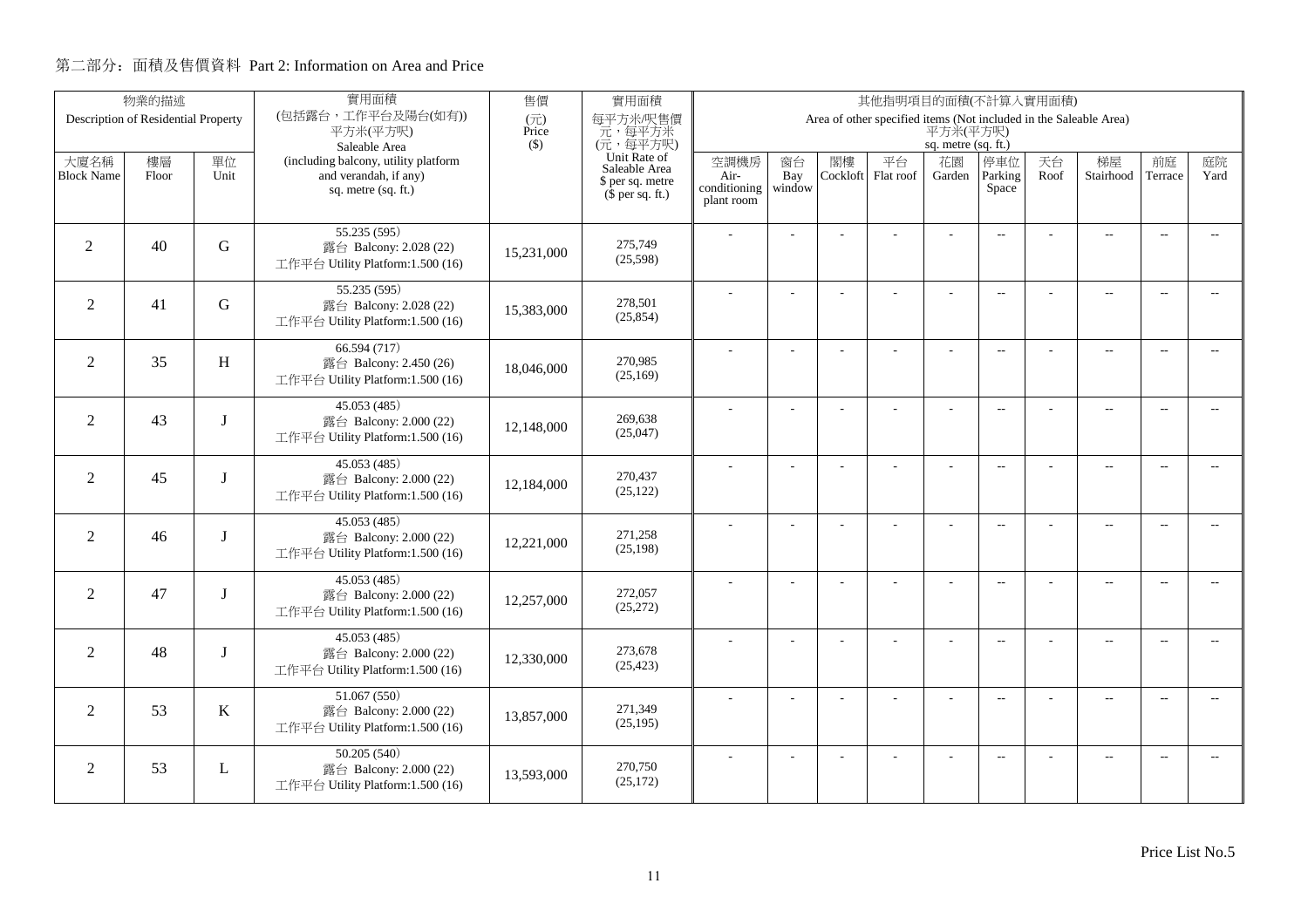| 物業的描述<br>Description of Residential Property |             |            | 實用面積<br>(包括露台,工作平台及陽台(如有))<br>平方米(平方呎)<br>Saleable Area                              | 售價<br>$\overline{(\overline{\tau})}$<br>Price<br>$($)$ | 實用面積<br>每平方米/呎售價<br>元,每平方米<br>(元,每平方呎)                                | 其他指明項目的面積(不計算入實用面積)<br>Area of other specified items (Not included in the Saleable Area)<br>平方米(平方呎)<br>sq. metre (sq. ft.) |                     |                |                 |              |                         |            |                 |               |            |
|----------------------------------------------|-------------|------------|--------------------------------------------------------------------------------------|--------------------------------------------------------|-----------------------------------------------------------------------|-----------------------------------------------------------------------------------------------------------------------------|---------------------|----------------|-----------------|--------------|-------------------------|------------|-----------------|---------------|------------|
| 大廈名稱<br><b>Block Name</b>                    | 樓層<br>Floor | 單位<br>Unit | (including balcony, utility platform<br>and verandah, if any)<br>sq. metre (sq. ft.) |                                                        | Unit Rate of<br>Saleable Area<br>\$ per sq. metre<br>$$$ per sq. ft.) | 空調機房<br>Air-<br>conditioning<br>plant room                                                                                  | 窗台<br>Bay<br>window | 閣樓<br>Cockloft | 平台<br>Flat roof | 花園<br>Garden | 停車位<br>Parking<br>Space | 天台<br>Roof | 梯屋<br>Stairhood | 前庭<br>Terrace | 庭院<br>Yard |
| $\mathcal{D}_{\mathcal{L}}$                  | 51          | N          | 55.665 (599)<br>露台 Balcony: $2.000(22)$<br>工作平台 Utility Platform:1.500 (16)          | 15,215,000                                             | 273,332<br>(25, 401)                                                  |                                                                                                                             |                     |                |                 |              | --                      |            | --              |               |            |
| $\mathcal{D}_{1}^{(1)}$                      | 52          | N          | 55.665 (599)<br>露台 Balcony: 2.000 (22)<br>工作平台 Utility Platform:1.500 (16)           | 15,260,000                                             | 274,140<br>(25, 476)                                                  |                                                                                                                             |                     |                |                 | ٠.           | --                      |            | $-$             |               |            |
| 2                                            | 53          | N          | 55.665 (599)<br>露台 Balcony: 2.000 (22)<br>工作平台 Utility Platform:1.500 (16)           | 15,352,000                                             | 275,793<br>(25,629)                                                   |                                                                                                                             |                     |                |                 |              |                         |            | --              |               |            |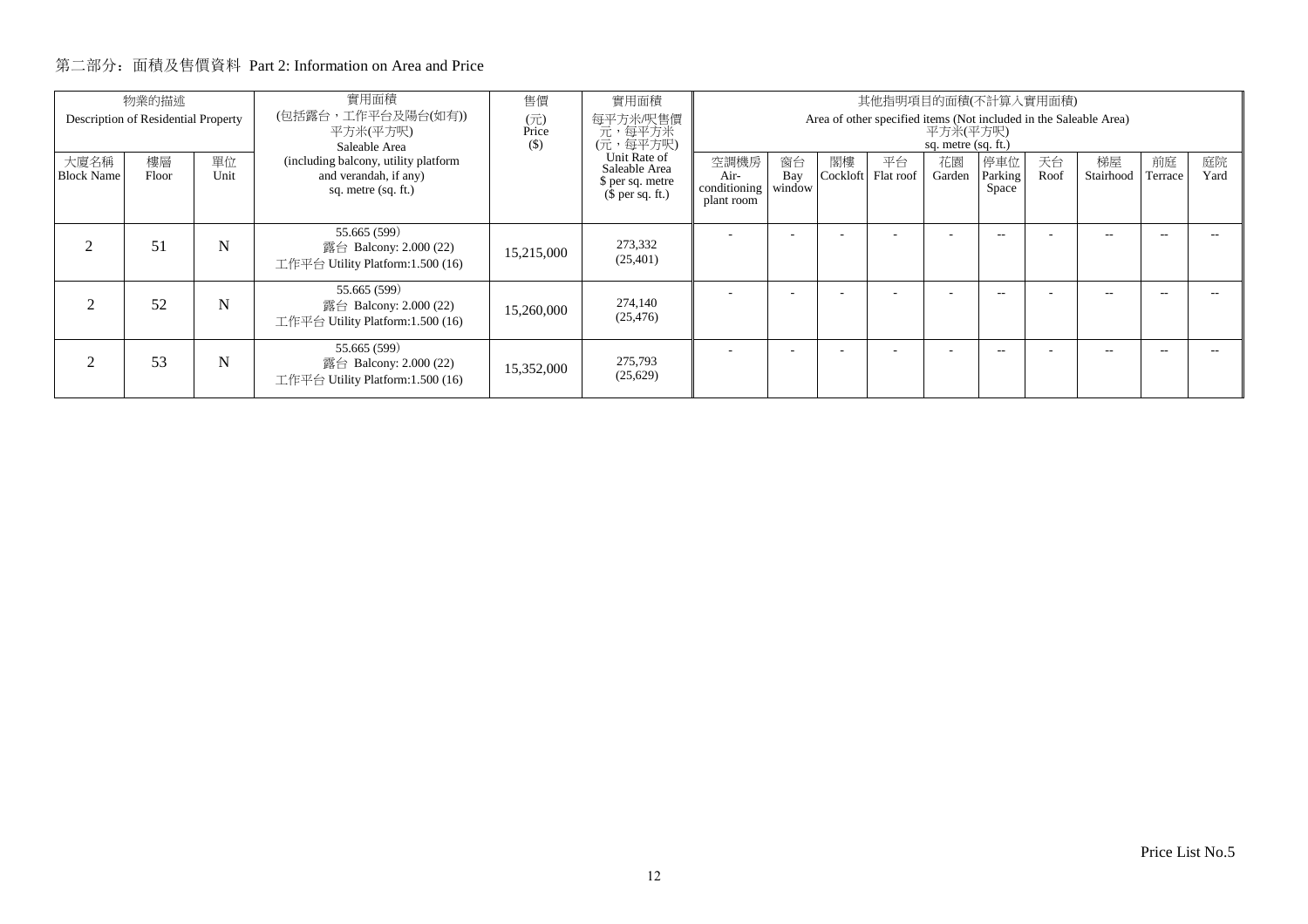#### 第三部份:其他資料 Part 3: Other Information

- $(1)$ 準買家應參閱發展項目的售樓說明書,以了解該項目的資料。Prospective purchasers are advised to refer to the sales brochure for the Development for information on the Development.
- (2)根據《一手住宅物業銷售條例》第52(1)條及第53(2)及(3)條,-According to sections 52(1) and 53(2) and (3) of the Residential Properties (First-hand Sales) Ordinance, –

#### 第52(1)條 / Section 52(1)

在某人就指明住宅物業與擁有人訂立臨時買賣合約時,該人須向擁有人支付售價的5%的臨時訂金。

A preliminary deposit of 5% of the purchase price is payable by a person to the owner on entering into a preliminary agreement for sale and purchase in respect of the specified residential property with the owner.

#### 第53(2)條 / Section 53(2)

如某人於某日期訂立臨時買賣合約,並於該日期後的5 個工作日內,就有關住宅物業簽立買賣合約,則擁有人必須在該日期後的8 個工作日內,簽立該買賣合約。

If a person executes an agreement for sale and purchase in respect of the residential property within 5 working days after the date on which the person enters into the preliminary agreement for sale and purchase, the owner for sale and purchase within 8 working days after that date.

#### 第 53(3)條 / Section 53(3)

如某人於某日期訂立臨時買賣合約時,但沒有於該日期後的5 個工作日内,就有關住宅物業簽立買賣合約,則 – (i) 該臨時合約即告終止;(ii) 有關的臨時訂金即予沒收;及 (iii) 擁有人不得就該人沒有簽立買賣合約而針對該人提出進 一步申索。

If a person does not execute an agreement for sale and purchase in respect of the residential property within 5 working days after the date on which the person enters into the preliminary agreement for sale and purchase- ( terminated;(ii) the preliminary deposit is forfeited; and (iii) the owner does not have any further claim against the person for the failure.

(3)實用面積及屬該住宅物業其他指明項目的面積是按《一手住宅物業銷售條例》第8 條及附表二第2 部的計算得出的。

The saleable area and area of other specified items of the residential property are calculated in accordance with section 8 and Part 2 of Schedule 2 to the Residential Properties (First-hand Sales) Ordinance.

(4) 註: 於本第4段內,「售價」指本價單第二部份表中所列之價目,而「成交金額」指臨時買賣合約及買賣合約所載之價目(即售價經計算相關支付條款及適用折扣後之價錢)。因應相關支付條款及適用折扣按售價計算得出之價目, 皆向下捨入計至百位數作為成交金額。

Note: In this paragraph 4, "Price" means the price set out in the schedule in Part 2 of this price list, and "Transaction Price" means the purchase price set out in the Preliminary Agreement for Sale and Purchase and Agree the purchase price after applying the relevant terms of payment and applicable discount(s) on the Price. The price obtained after applying the relevant terms of payment and applicable discounts on the Price will be rounded dollars to determine the Transaction Price.

#### (4)(i)支付條款 Terms of payment

於簽署臨時買賣合約時,買方須繳付相等於成交金額的5%作為臨時訂金。請備銀行本票港幣\$100,000.00以支付部份臨時訂金,抬頭請寫「孖士打律師行」。請另備支票以補足臨時訂金之餘額。 Purchasers shall pay the Preliminary Deposit (which is equivalent to 5% of Transaction Price) upon signing of the preliminary agreement for sale and purchase. A cashier order of HK\$100,000.00 being part of the Preliminary payable to "Mayer Brown". Please prepare a cheque to pay for the balance of the Preliminary Deposit.

(A)180天付款計劃 180-day Payment Plan (照售價減8%) (8% discount on the Price)

- (1) 相等於成交金額5%之臨時訂金於買方簽署臨時買賣合約時繳付。A preliminary deposit equivalent to 5% of Transaction Price shall be paid upon signing of the preliminary agreement for sale and purchase.
- (2) 成交金額5%即加付訂金於買方簽署臨時買賣合約60天內繳付。5% of Transaction Price being further deposit shall be paid within 60 days after signing of the preliminary agreement for sale and purchase.

(3)成交金額90%即成交金額餘款於買方簽署臨時合約後180天內繳付或於賣方向買方發出書面通知書可將期數內的住宅物業之業權有效地轉讓予買方的日期後的14日內繳付,以較早者為準。

90% of Transaction Price being balance of Transaction Price shall be paid within 180 days after signing of the preliminary agreement for sale and purchase or within 14 days after the date of written notification to the Pur is in a position validly to assign the residential property in the Phase to the Purchaser, whichever is earlier.

買方可向發展商指定之財務機構申請「備用第二按揭貸款」。詳情請參閱第(4)(iii)(b)段。The Purchaser may apply the "Standby Second Mortgage Loan" from the Vendor's designated financing company. Please refer to paragraph (4)(iii)(b) for details.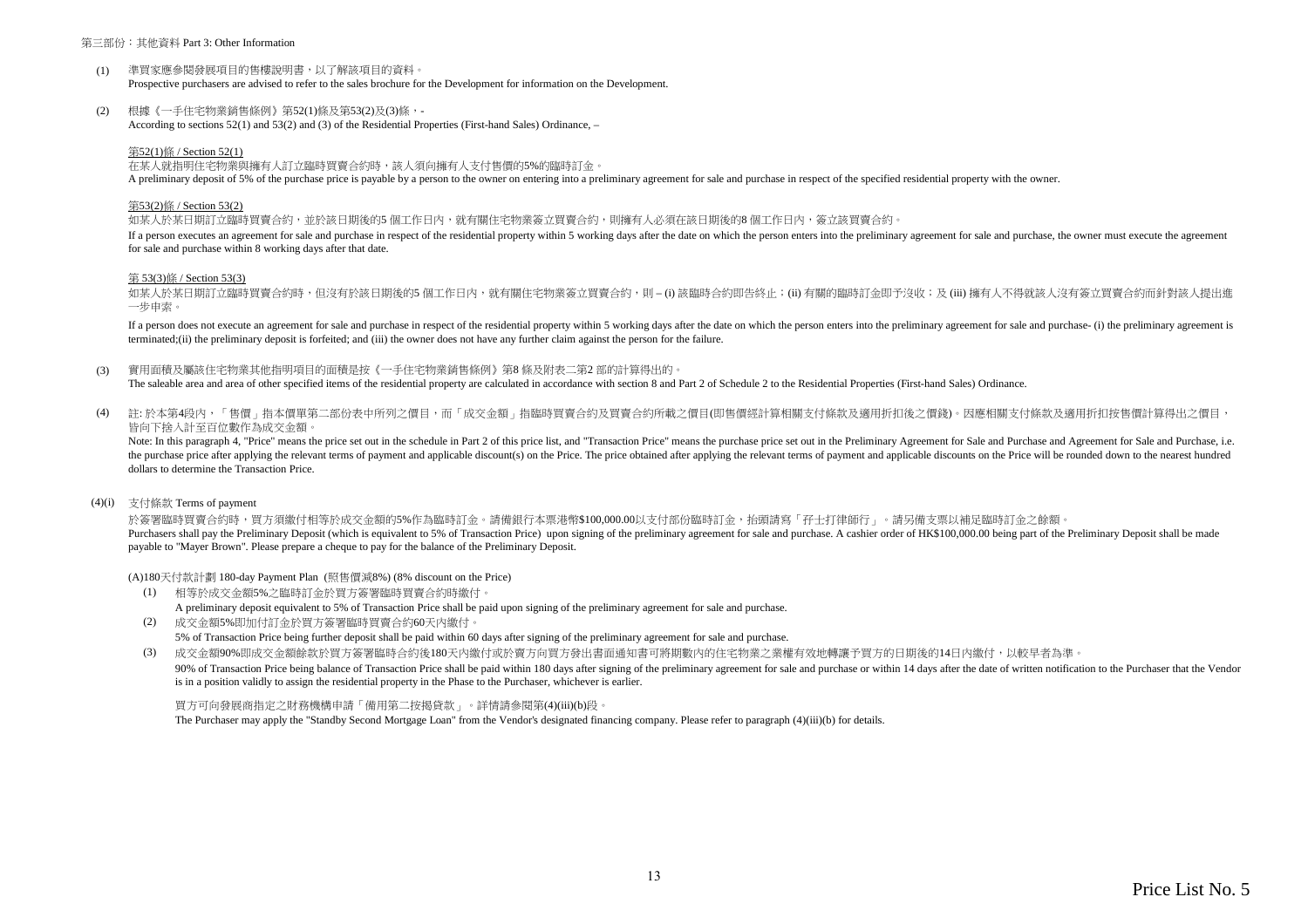(B)180天按揭付款計劃 180-day Mortgage Payment Plan (照售價減5.75%) (5.75% discount on the Price)

- (1) 相等於成交金額5%之臨時訂金於買方簽署臨時買賣合約時繳付。A preliminary deposit equivalent to 5% of Transaction Price shall be paid upon signing of the preliminary agreement for sale and purchase.
- (2) 成交金額5%即加付訂金於買方簽署臨時買賣合約60天內繳付。5% of Transaction Price being further deposit shall be paid within 60 days after signing of the preliminary agreement for sale and purchase.
- (3) 成交金額90%即成交金額餘款於買方簽署臨時合約後180天內繳付或於賣方向買方發出書面通知書可將期數內的住宅物業之業權有效地轉讓予買方的日期後的14日內繳付,以較早者為準。90% of Transaction Price being balance of Transaction Price shall be paid within 180 days after signing of the preliminary agreement for sale and purchase or within 14 days after the date of written notification to the Pur is in a position validly to assign the residential property in the Phase to the Purchaser, whichever is earlier.

買方可向發展商指定之財務機構申請「備用第一按揭貸款」。詳情請參閱第(4)(iii)(a)段。

The Purchaser may apply the "Standby First Mortgage Loan" from the Vendor's designated financing company. Please refer to paragraph (4)(iii)(a) for details.

(C)360天付款計劃 360-day Payment Plan (照售價減6%) (6% discount on the Price)

(1) 相等於成交金額5%之臨時訂金於買方簽署臨時買賣合約時繳付。

A preliminary deposit equivalent to 5% of Transaction Price shall be paid upon signing of the preliminary agreement for sale and purchase.

- (2) 成交金額5%即加付訂金於買方簽署臨時買賣合約後60天內繳付。5% of Transaction Price being further deposit shall be paid within 60 days after signing of the preliminary agreement for sale and purchase.
- (3) 成交金額90%即成交金額餘款於買方簽署臨時合約後360天內繳付或於賣方向買方發出書面通知書可將期數內的住宅物業之業權有效地轉讓予買方的日期後的14日內繳付,以較早者為準。90% of Transaction Price being balance of Transaction Price shall be paid within 360 days after signing of the preliminary agreement for sale and purchase or within 14 days after the date of written notification to the Pur is in a position validly to assign the residential property in the Phase to the Purchaser, whichever is earlier.

買方可向發展商指定之財務機構申請「備用第二按揭貸款」。詳情請參閱第(4)(iii)(b)段。

The Purchaser may apply the "Standby Second Mortgage Loan" from the Vendor's designated financing company. Please refer to paragraph (4)(iii)(b) for details.

(D)360天按揭付款計劃 360-day Mortgage Payment Plan (照售價減3.75%) (3.75% discount on the Price)

- (1) 相等於成交金額5%之臨時訂金於買方簽署臨時買賣合約時繳付。A preliminary deposit equivalent to 5% of Transaction Price shall be paid upon signing of the preliminary agreement for sale and purchase.
- (2) 成交金額5%即加付訂金於買方簽署臨時買賣合約後60天內繳付。5% of Transaction Price being further deposit shall be paid within 60 days after signing of the preliminary agreement for sale and purchase.
- (3) 成交金額90%即成交金額餘款於買方簽署臨時合約後360天內繳付或於賣方向買方發出書面通知書可將期數內的住宅物業之業權有效地轉讓予買方的日期後的14日內繳付,以較早者為準。90% of Transaction Price being balance of Transaction Price shall be paid within 360 days after signing of the preliminary agreement for sale and purchase or within 14 days after the date of written notification to the Pur is in a position validly to assign the residential property in the Phase to the Purchaser, whichever is earlier.

買方可向發展商指定之財務機構申請「備用第一按揭貸款」。詳情請參閱第(4)(iii)(a)段。

The Purchaser may apply the "Standby First Mortgage Loan" from the Vendor's designated financing company. Please refer to paragraph (4)(iii)(a) for details.

(E)建築期付款計劃 Stage Payment Plan (照售價) (the Price)

- (1) 相等於成交金額5%之臨時訂金於買方簽署臨時買賣合約時繳付。A preliminary deposit equivalent to 5% of Transaction Price shall be paid upon signing of the preliminary agreement for sale and purchase.
- (2) 成交金額5%即加付訂金於買方簽署臨時買賣合約後60天內繳付。5% of Transaction Price being further deposit shall be paid within 60 days after signing of the preliminary agreement for sale and purchase.
- (3) 成交金額5%即部份成交金額於買方簽署臨時買賣合約後180天內繳付。5% of Transaction Price being part payment of Transaction Price shall be paid within 180 days after signing of the preliminary agreement for sale and purchase.

(4) 成交金額85%即成交金額餘款於賣方向買方發出書面通知書可將期數內的住宅物業之業權有效地轉讓予買方的日期後的14日內繳付。85% of Transaction Price being balance of Transaction Price shall be paid within 14 days after the date of written notification to the Purchaser that the Vendor is in a position validly to assign the residential property i Purchaser.

買方可向發展商指定之財務機構申請「備用第二按揭貸款」。詳情請參閱第(4)(iii)(b)段。

The Purchaser may apply the "Standby Second Mortgage Loan" from the Vendor's designated financing company. Please refer to paragraph (4)(iii)(b) for details.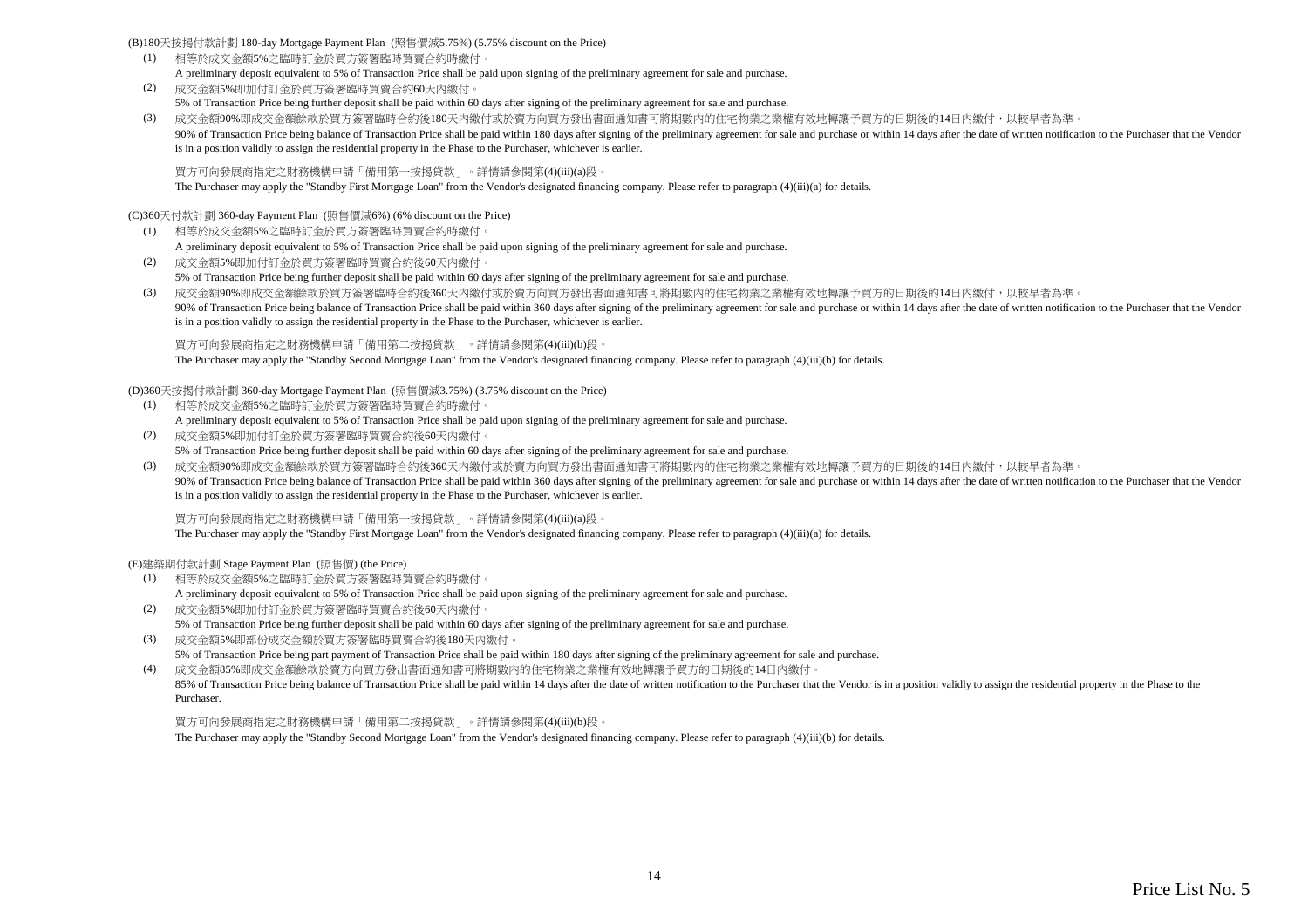#### (4)(ii)售價獲得折扣的基礎 The basis on which any discount on the Price is available

- (a) 請參閱第(4)(i)段。Please refer to paragraph (4)(i).
- (b) 「置業有禮」特別折扣 "Home Purchase" Special Discount: 買方可獲額外2%售價折扣優惠作為「置業有禮」特別折扣。An extra 2% discount on the Price would be offered to the Purchasers as the "Home Purchase" Special Discount.
- $(c)$  「印花稅津貼」優惠 "Subsidy of Stamp Duty" Benefit: 買方可獲額外10.5%售價折扣優惠作為「印花稅津貼」優惠。An extra 10.5% discount on the Price would be offered to the Purchasers as "Subsidy of Stamp Duty" Benefit.

#### (4)(iii) 可就購買該項目中的指明住宅物業而連帶獲得的任何贈品、財務優惠或利益

Any gift, or any financial advantage or benefit, to be made available in connection with the purchase of a specified residential property in the Development

(a) 備用第一按揭貸款(「第一按揭貸款」)Standby First Mortgage Loan ("First Mortgage Loan")(此安排只適用於選擇(B)180天按揭付款計劃或(D)360天按揭付款計劃之買方。)(This arrangement is only applicable to Purchasers who choose (B) 180-day Mortgage Payment Plan or (D) 360-day Mortgage Payment Plan. )

買方可向賣方指定財務機構申請第一按揭貸款。主要條款如下:

The Purchaser can apply the First Mortgage Loan from the Vendor's designated financing company. Key terms are as follows:

(1) 買方必須於買賣合約內訂明的付清成交金額餘額之日或期數的預計關鍵日期(以較早者為準)前最少60日以書面向指定財務機構申請第一按揭貸款。

The Purchaser shall make a written application to the designated financing company for a First Mortgage Loan in not less than 60 days before the date of settlement of the balance of the Transaction Price or the estimated m Phase as specified in the Agreement for Sale and Purchase (whichever is earlier).

- (2) 第一按揭貸款以住宅物業之第一法定按揭作抵押。The First Mortgage Loan shall be secured by a first legal mortgage over the residential property.
- (3) 第一按揭貸款金額最高為成交金額的80%。The maximum amount of First Mortgage Loan is 80% of the Transaction Price.

(4) 第一按揭貸款首三年之按揭利率為指定財務機構不時報價之最優惠利率(P)減年息2.85% (P-2.85%) (現時P=5.125%) 計算,第四及第五年之按揭利率為指定財務機構不時報價之最優惠利率(P),其後之按揭利率為指定財務機構不時報價之最優惠利率(P)加年息1.5% (P+1.5%),利率浮動。最終按揭利率以指定財務機構審批結果而定。最優惠利率選用指定融資公司之報價。 Interest rate of First Mortgage Loan for the first three years shall be at the Prime Rate (P) quoted by the designated financing company from time to time minus 2.85% per annum (P-2.85%) (currently P=5.125%), for the fourt shall be at the Prime Rate (P) quoted by the designated financing company from time to time, thereafter at the Prime Rate (P) designated by the financing company from time to time plus 1.5% per annum (P+1.5%), subject to f

final interest rate is subject to the approval of the designated financing company. Prime Rate is quoted by the designated financing company.

(5) 第一按揭貸款年期最長為25年。

The maximum tenor of First Mortgage Loan shall be 25 years.

(6) 買方及其擔保人(如有)須提供足夠文件證明其還款能力,包括但不限於在指定財務機構要求下提供信貸報告、收入證明及/或銀行紀錄。

The Purchaser and his/her/its guarantor (if any) shall provide sufficient documents to prove his/her/its repayment ability, including without limitation the provision of credit report, income proof and/or banking record up designated financing company.

(7) 第一按揭貸款申請須由指定財務機構獨立審批。

The First Mortgage Loan shall be approved by the designated financing company independently.

- (8)所有第一按揭貸款法律文件須由賣方代表律師辦理,並由買方負責有關律師費用及雜費。買方可選擇另行自聘律師作為買方代表律師,在此情況下,買方亦須負責其代表律師有關第一按揭貸款的律師費用及雜費。 All legal documents of First Mortgage Loan shall be handled by the Vendor's solicitors and all the costs and disbursements relating thereto shall be borne by the Purchaser. The Purchaser can choose to instruct his/her/its for him/her/it, and in such event, the Purchaser shall also bear his/her/its own solicitors' costs and disbursements relating to the First Mortgage Loan.
- (9) 買方敬請向指定財務機構查詢有關第一按揭貸款用途及詳情。第一按揭貸款批出與否及其條款,指定財務機構有最終決定權。不論第一按揭貸款獲批與否,買方仍須按買賣合約完成住宅物業的交易及繳付住宅物業的成交金額全數。

The Purchaser is advised to enquire with the designated financing company about the purpose and the details of the First Mortgage Loan. The approval or disapproval of the First Mortgage Loan and the terms thereof are subje decision of the designated financing company. Irrespective of whether the First Mortgage Loan is granted or not, the Purchaser shall complete the purchase of the residential property and shall pay the full Transaction Pric property in accordance with the Agreement for Sale and Purchase.

(10) 第一按揭貸款受其他條款及細則約束。

The First Mortgage Loan is subject to other terms and conditions.

- (11) 賣方無給予或視之為已給予任何就第一按揭貸款之批核的陳述或保證。No representation or warranty is given or shall be deemed to have been given by the Vendor as to the approval of the First Mortgage Loan.
- (12) 賣方沒有參與及提供第一按揭貸款。第一按揭貸款只是由指定財務機構提供予買方。而無論在任何情況下,賣方無須因第一按揭貸款所引發的任何事情負上任何責任。Notice is hereby given that the Vendor is not involved in the arrangement of the First Mortgage Loan mentioned above. The arrangement of the First Mortgage Loan is provided or procured to the Purchaser by the designated fi company and in no circumstances shall the Vendor be held liable for anything arising from or in connection with the arrangement of the First Mortgage Loan.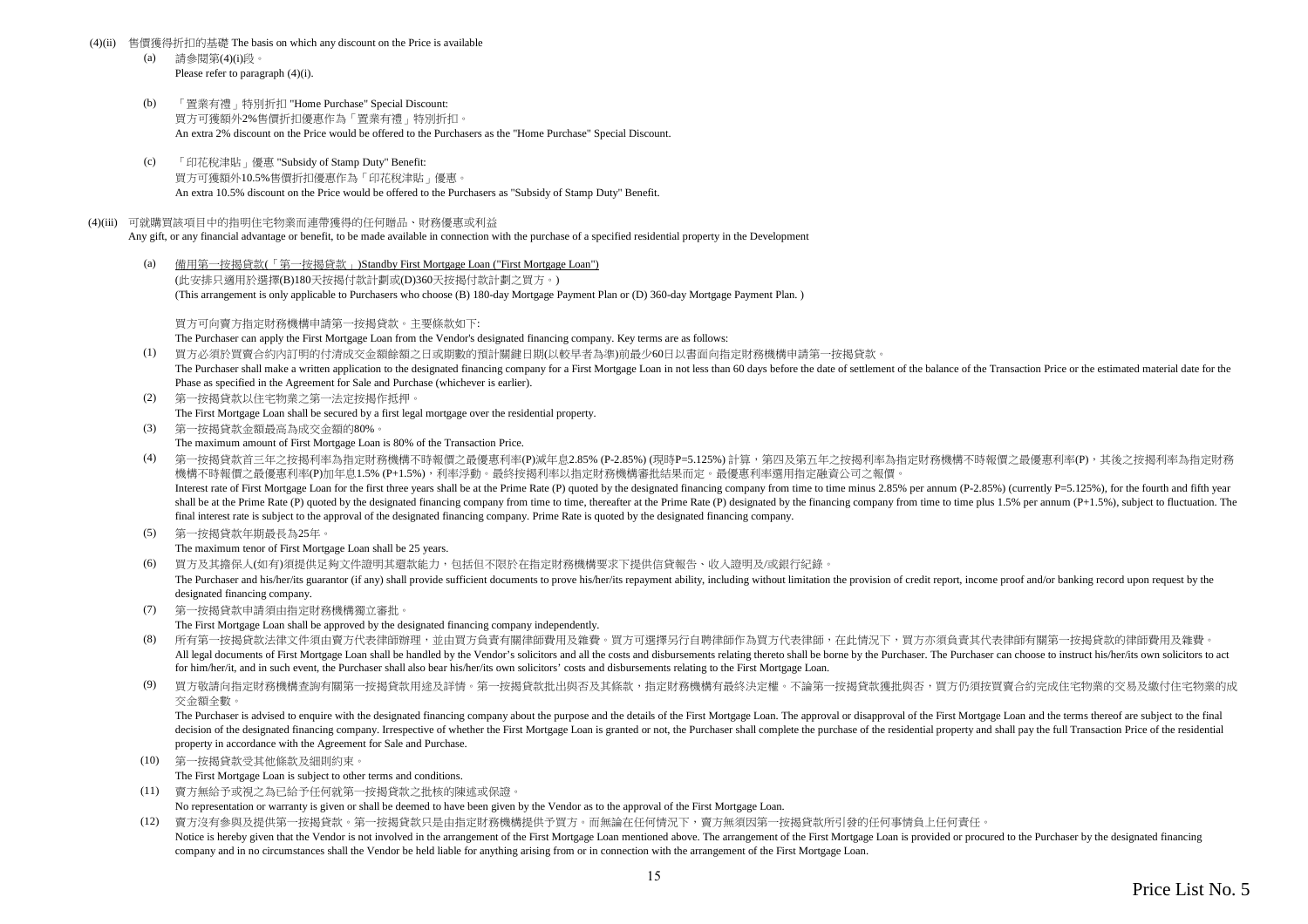$(h)$ 備用第二按揭貸款(「第二按揭貸款」) Standby Second Mortgage Loan ("Second Mortgage Loan")

(此安排只適用於選擇(A)180天付款計劃、(C)360天付款計劃或(E)建築期付款計劃之買方。)(This arrangement is only applicable to Purchasers who choose (A) 180-day Payment Plan, (C) 360-day Payment Plan or (E) Stage Payment Plan. )

買方可向賣方指定財務機構申請第二按揭貸款。主要條款如下:

The Purchaser can apply the Second Mortgage Loan from the Vendor's designated financing company. Key terms are as follows:

 買方須先獲取第一按揭銀行同意辦理住宅物業之第二按揭,並能出示足夠文件證明第一按揭貸款加第二按揭貸款及買方及其擔保人(如有)之其他貸款之每月總還款額對買方及其擔保人(如有)之每月總入息之比率不超過 $(1)$ 香港金融管理局最新公佈之「供款與入息比率」。

The Purchaser shall have obtained the prior consent of the first mortgagee bank for processing the Second Mortgage Loan for the residential property and shall provide satisfactory documents to prove that the ratio of the t monthly repayment of the first mortgage loan, the Second Mortgage Loan and any other loan(s) of the Purchaser and his/her/its guarantor (if any) to the total monthly income of the Purchaser and his/her/its guarantor (if an the latest Debt Servicing Ratio as announced by the Hong Kong Monetary Authority.

(2) 第一按揭銀行須為指定財務機構指定及轉介之銀行。

First mortgagee bank shall be a bank specified and referred by the designated financing company.

- (3) 第二按揭貸款金額最高為成交金額的30%,但第一按揭貸款及第二按揭貸款總金額不得超過成交金額的80%。第二按揭貸款年期最長為20年或第一按揭貸款之年期,以較短者為準。 The maximum Second Mortgage Loan is 30% of the Transaction Price, but the total mortgage amount of first mortgage loan plus the Second Mortgage Loan shall not exceed 80% of Transaction Price. The maximum tenure of the Seco Mortgage Loan shall be 20 years or the tenure of first mortgage loan, whichever is shorter.
- (4) 第二按揭言三年之按揭利率為指定財務機構不時報價之最優惠利率(P)減2.85% (P-2.85%) (現時P=5.125%) 計算,其後年期之按揭利率以最優惠利率(P)計算,利率浮動。最終按揭利率以指定財務機構審批結果而定。 Interest rate of the Second Mortgage Loan for the first 3 years shall be at the Prime Rate(P) minus 2.85% (P-2.85%) per annum (currently P=5.125%); thereafter at the rate of P per annum, the rate is subject to fluctuation. rate is subject to the approval of the designated financing company.
- (5) 買方及其擔保人(如有)須提供足夠文件證明其還款能力,包括但不限於在指定財務機構要求下提供信貸報告、收入證明及/或銀行紀錄。The Purchaser and his/her/its guarantor (if any) shall provide sufficient documents to prove his/her/its repayment ability, including without limitation the provision of credit report, income proof and/or banking record up designated financing company.
- (6) 第二按揭貸款須由指定財務機構獨立審批。

The Second Mortgage Loan shall be approved by the designated financing company independently.

- (7) 所有第二按揭貸款之文件必須由賣方指定之律師辦理,並由買方負責一切有關費用。買方可選擇另行自聘律師作為買方代表律師,在此情況下,買方亦須負責其代表律師有關第二按揭貸款的律師費用及雜費。 All legal documents of the Second Mortgage Loan shall be handled by the Vendor's solicitors and all the costs and disbursements relating thereto shall be borne by the Purchaser. The Purchaser can choose to instruct his/her to act for him/her/it, and in such event, the Purchaser shall also bear his/her/its own solicitors' costs and disbursements relating to the Second Mortgage Loan.
- (8) 買方敬請向指定財務機構查詢有關第二按揭貸款用途及詳情。第二按揭貸款批出與否及其條款,指定財務機構有最終決定權。不論第二按揭貸款獲批與否,買方仍須按買賣合約完成住宅物業的交易及繳付住宅物業的成交金額全數。

The Purchaser is advised to enquire with the designated financing company about the purpose and the details of the Second Mortgage Loan. The approval or disapproval of the Second Mortgage Loan and the terms thereof are sub final decision of the designated financing company. Irrespective of whether the Second Mortgage Loan is granted or not, the Purchaser shall complete the purchase of the residential property and shall pay the full Transacti residential property in accordance with the Agreement for Sale and Purchase.

(9) 第二按揭貸款受其他條款及細則約束。

The Second Mortgage Loan is subject to other terms and conditions.

(10) 賣方無給予或視之為已給予任何就第二按揭貸款之批核的陳述或保證。

No representation or warranty is given or shall be deemed to have been given by the Vendor as to the approval of the Second Mortgage Loan.

- (11) 賣方沒有參與及提供第二按揭貸款。第二按揭貸款只是由指定財務機構提供予買方。而無論在任何情況下,賣方無須因第二按揭貸款所引發的任何事情負上任何責任。
- Notice is hereby given that the Vendor is not involved in the arrangement of the Second Mortgage Loan mentioned above. The arrangement of the Second Mortgage Loan is provided or procured to the Purchaser by the designated company and in no circumstances shall the Vendor be held liable for anything arising from or in connection with the arrangement of the Second Mortgage Loan.
- (c) 住宅車位優惠 Offer of Residential Parking Space

如買方購買於此價單第二部分有標上"\*"之住宅物業,賣方首次發售發展項目第一期及/或第二期內的住宅車位時將優先邀請買方(連同其他持有本價單或賣方已公布或不時公布之其他價單下相同優惠之買方)按賣方其絕 對酌情權制訂之售價及條款認購一個住宅車位。買方須於賣方作出認購邀請時按賣方所訂時限決定是否購買住宅車位,並簽署相關臨時買賣合約及買賣合約,逾時作棄權論,賣方不會因此向買方作出任何賠償。本優惠 受其他條款及條件約束。

When the Vendor first launches the sale of the residential parking spaces in Phase I and/or Phase II of the Development, Purchaser of residential property marked with a "\*" in Part 2 of this Price List (together with other the same offers under this Price List or or other Price List(s) issued or to be issued by the Vendor from time to time) will be invited to apply for the purchase of one residential parking space (on such price and terms as absolute discretion prescribes). Purchaser must decide whether to purchase one residential carparking space and must enter into a relevant preliminary agreement for sales and purchase and agreement for sale and purchase wi prescribed the Vendor when the Vendor makes the invitation, failing which the Purchaser will be deemed to have given up the offer and the Vendor will not make any compensation to the Purchaser therefor. The offer is subjec and conditions.